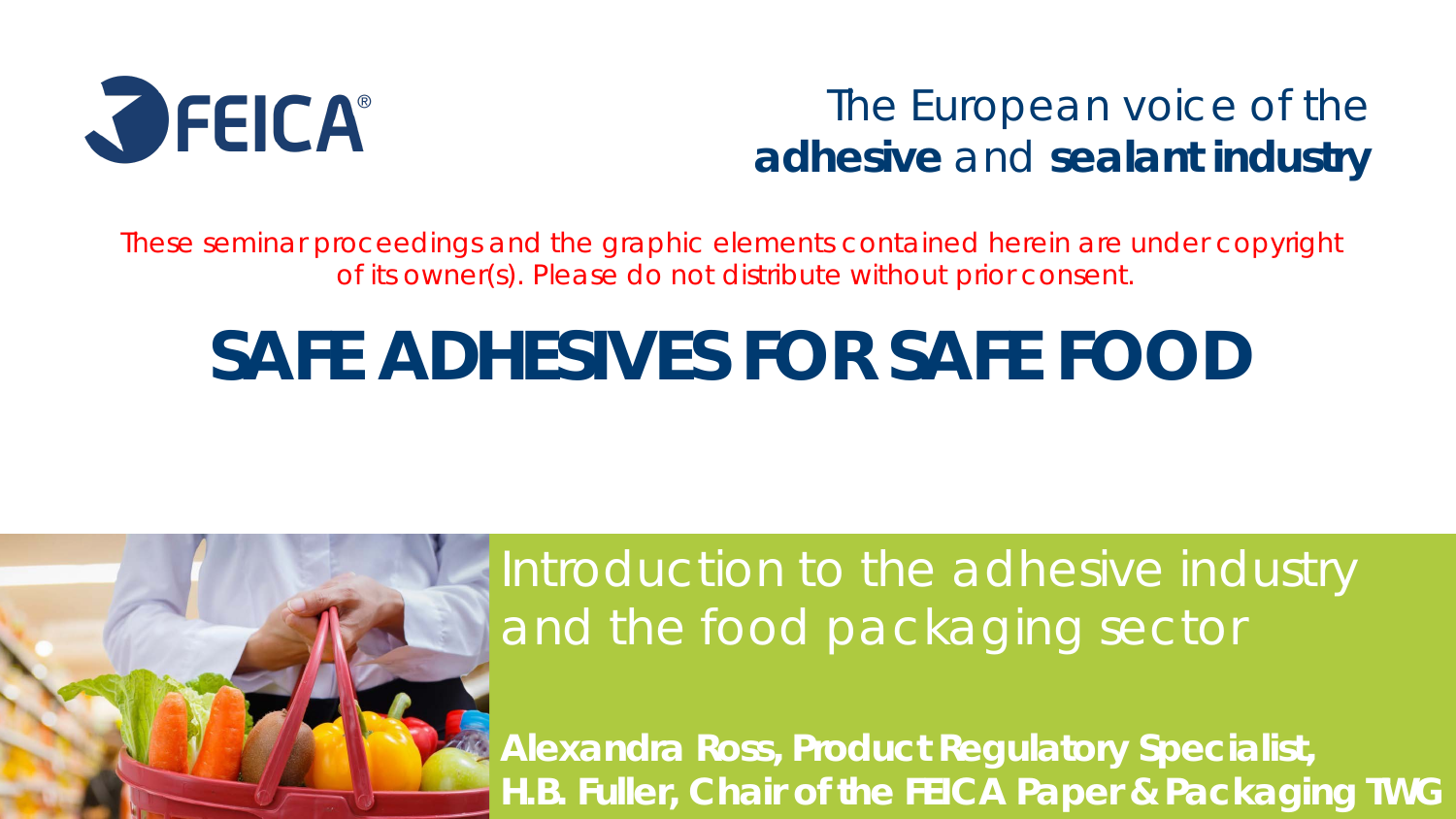# **Agenda**

- **1. Useful facts about Adhesives**
- **2. Regulatory Situation in Europe**
- **3. Short introduction to the different Technologies and typical Applications**
- **4. FEICA tools for Adhesives intended for Food Contact**
- **5. Conclusion**



2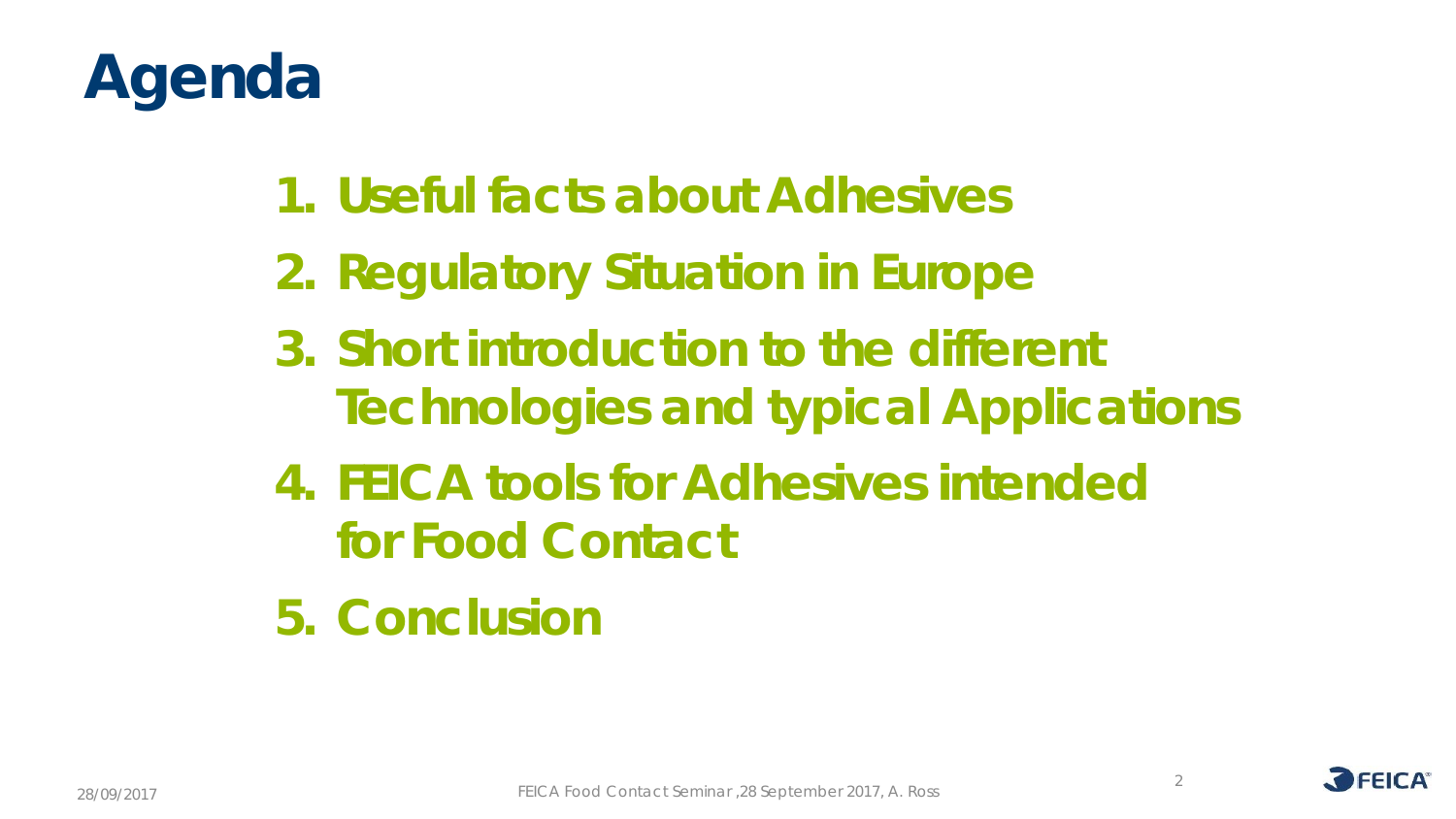

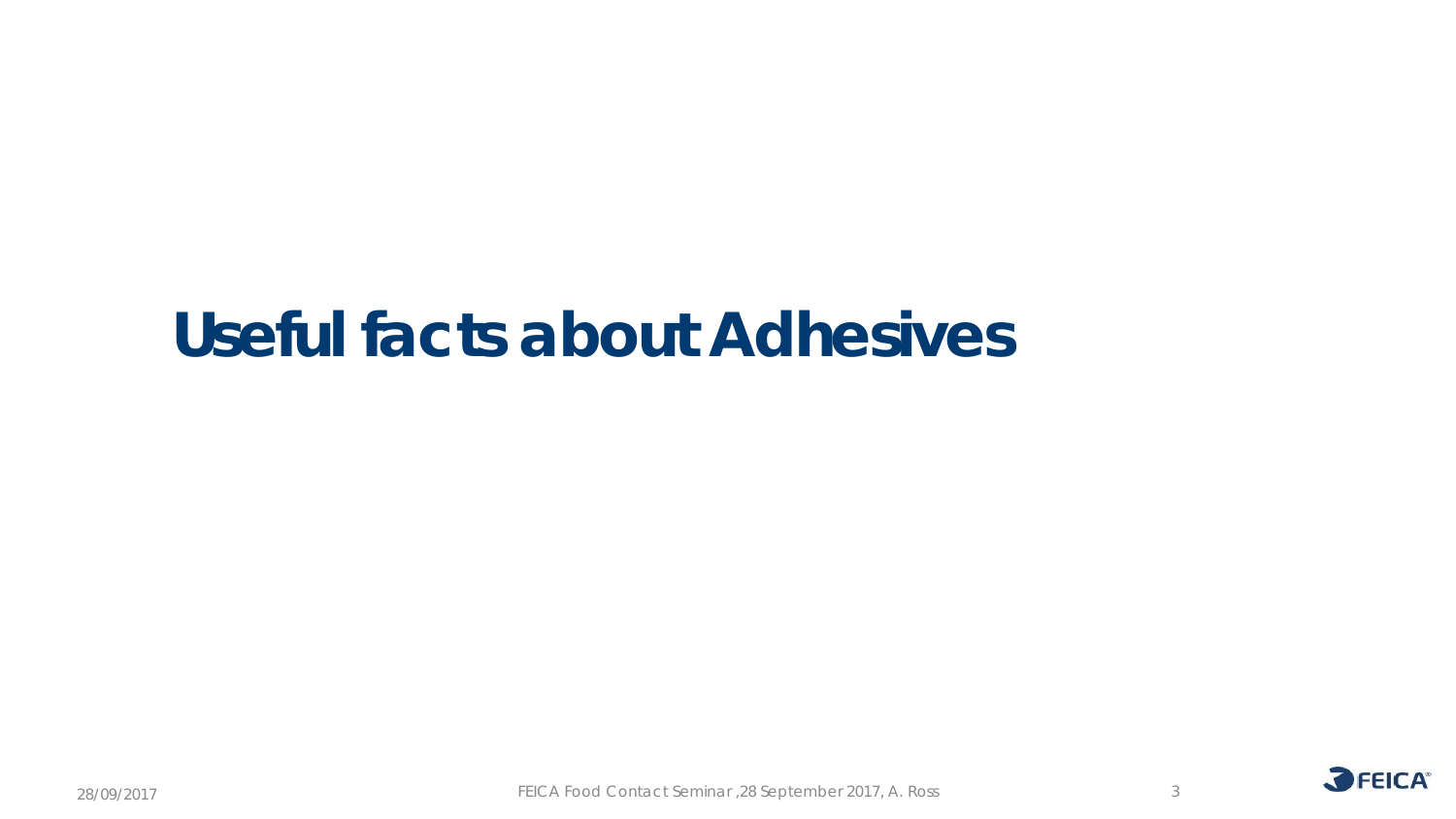#### **Definition**

 An adhesive is a non-metallic material, that binds substrates together by the effects of adhesion (surface adhesion) and cohesion (internal strength).



4 28/09/2017 FEICA Food Contact Seminar ,28 September 2017, A. Ross

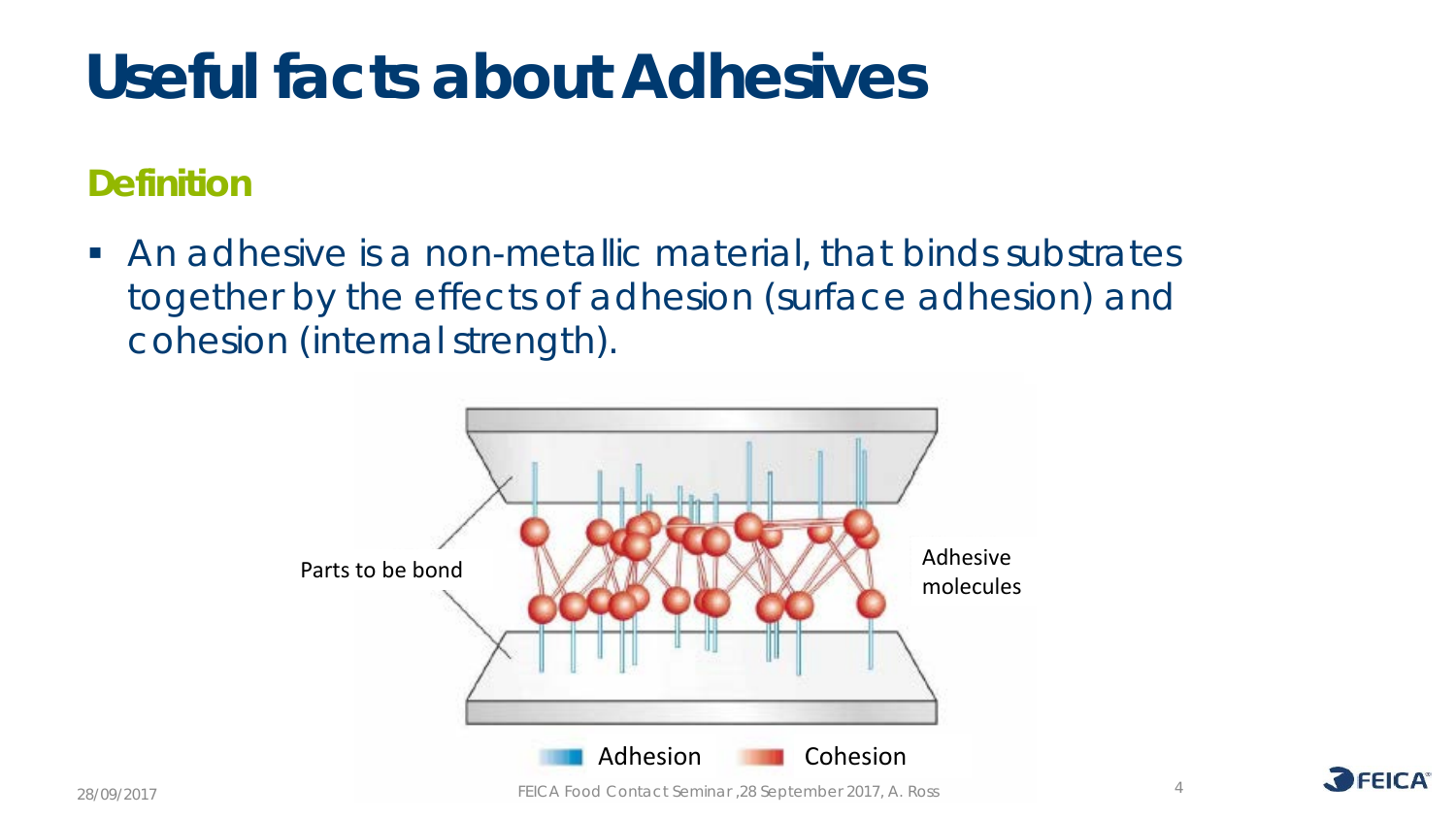- Adhesives can be used to join almost all materials
- Bonding forces are depending on the size of the contact area
- Gap-filling adhesives might compensate unevenness of the substrates
- **Wetting is essential for adhesion**
- **Wetting depends on the surface tension**
- **Most adhesives are liquid to allow wetting**





5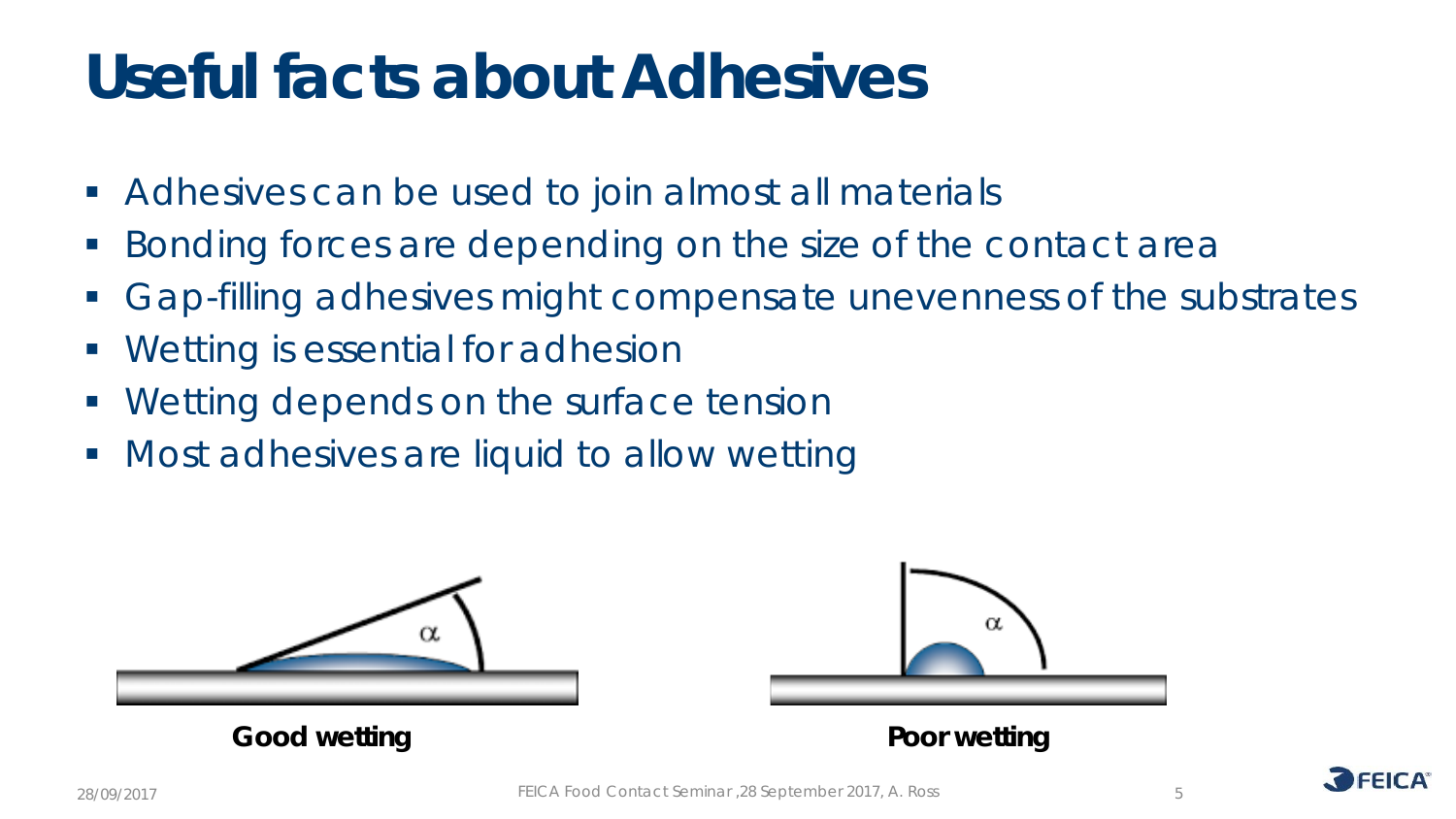#### **Possible Adhesion forces**

- Chemical bonds: covalent, metallic, ionic
- Intermolecular interactions = Van der Waals forces, hydrogen bonds



#### **Adhesive must be very close to surface**



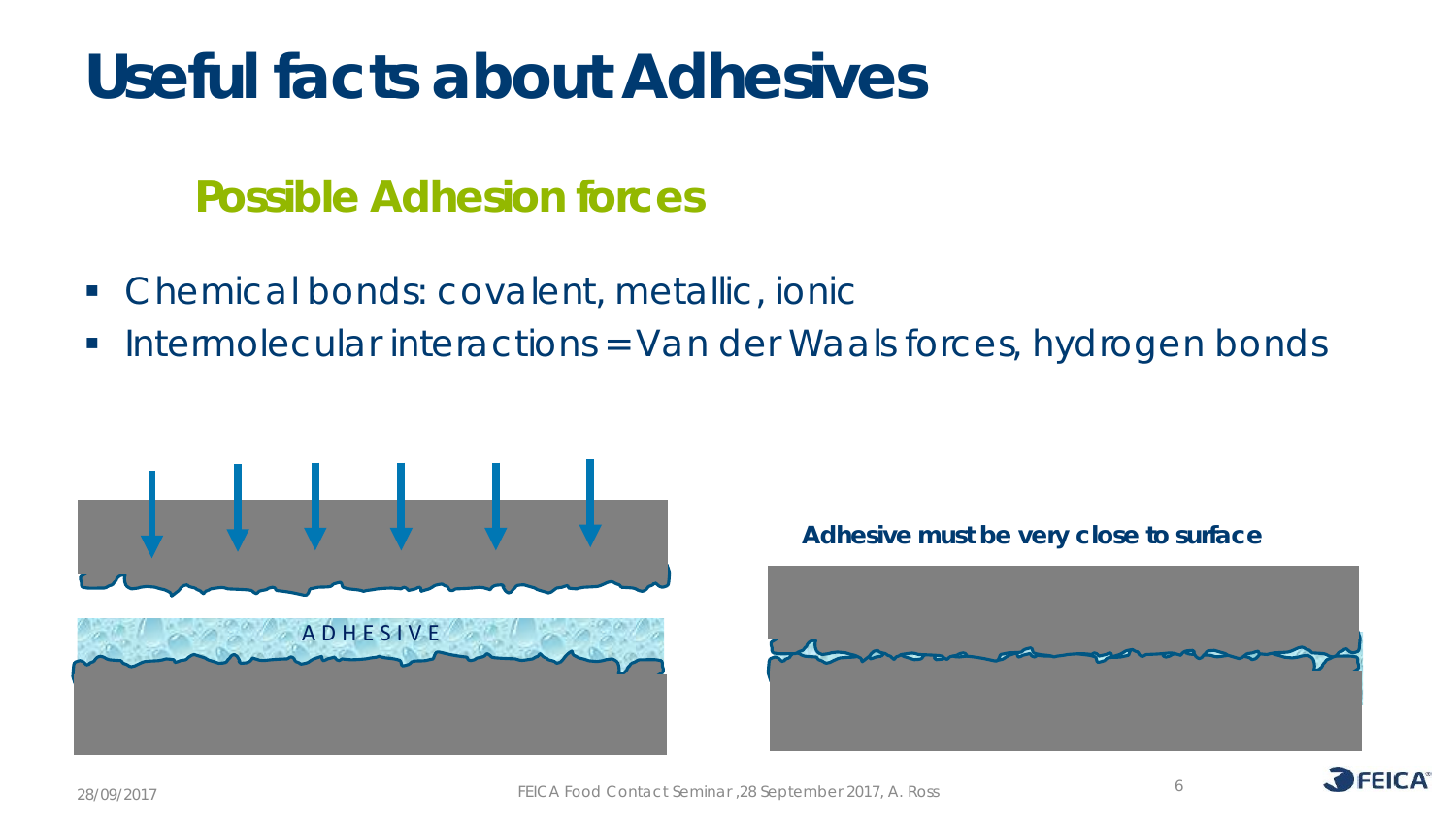#### **Adhesion/Cohesion-Process**

- Application to one or both parts *solution, dispersion, molten polymer*
- **Joining process** *allows wetting of second part*
- Open Time *time after wetting, before setting, allows adjustments*
- Setting or Curing time *introduces cohesion of the adhesive*
- **Bonded parts** *removal normally only possible through destruction*

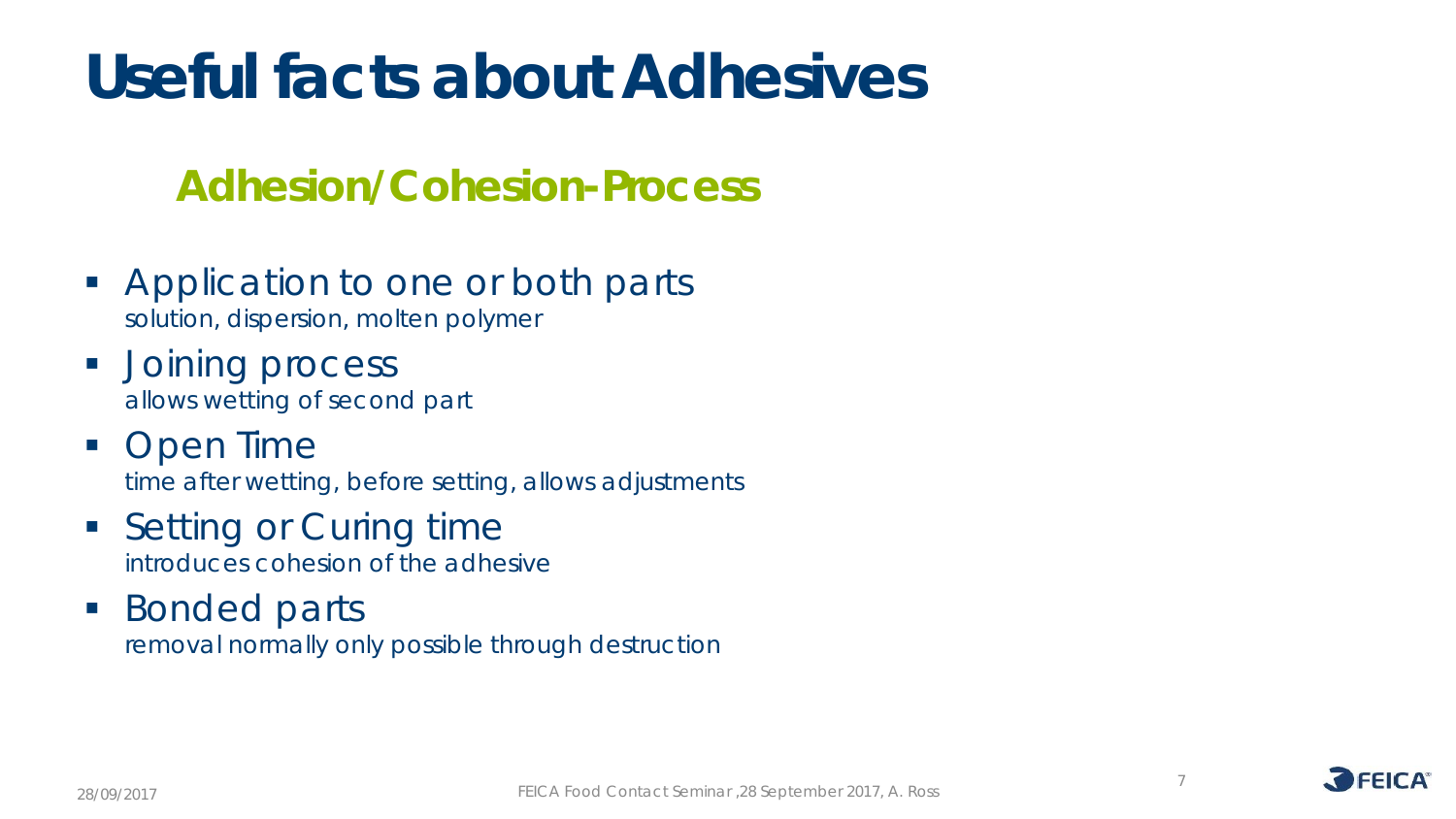# **Relevant Regulations for Packaging Adhesives**

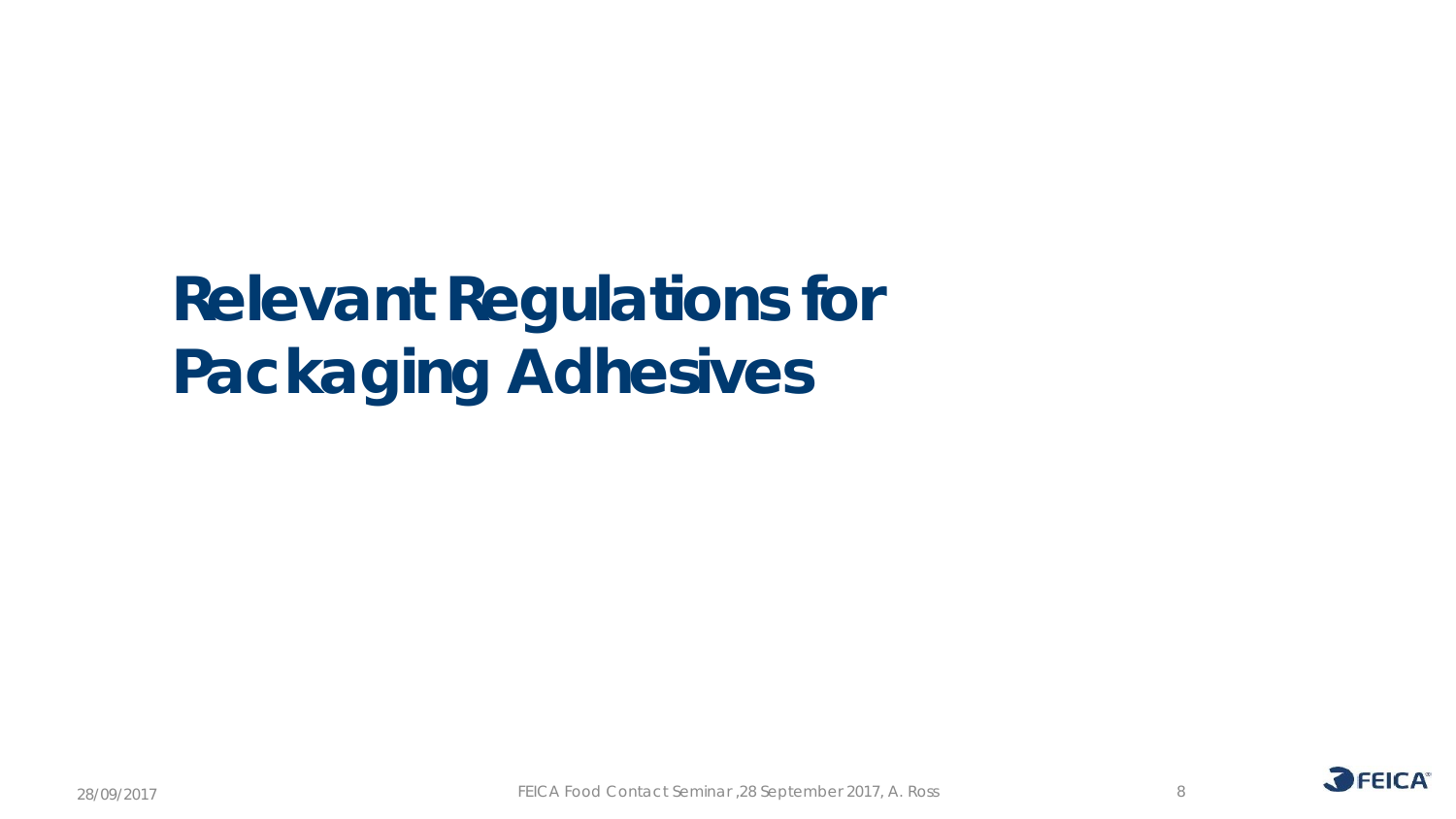#### **Regulations for Packaging Adhesives\***



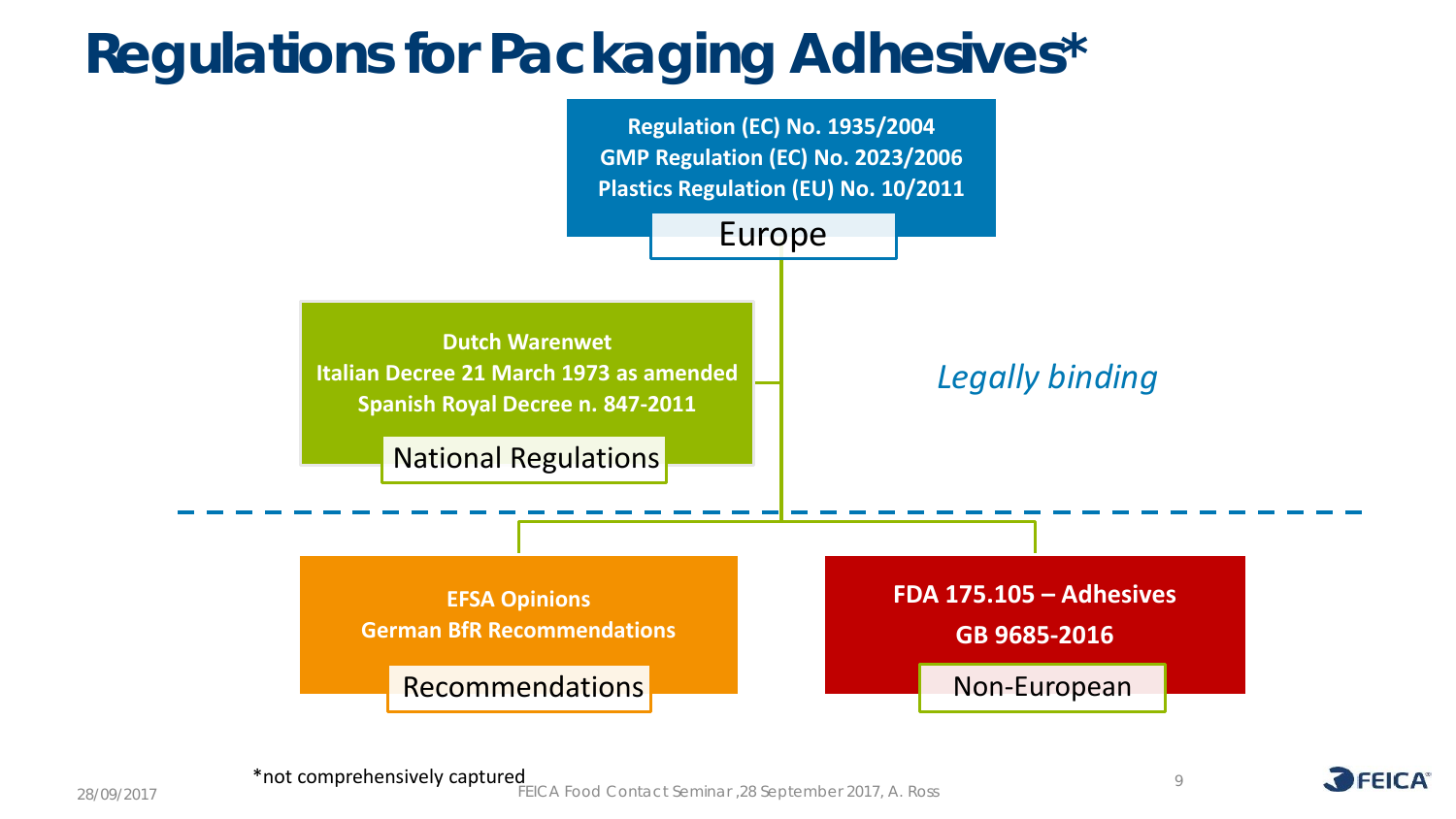#### **Regulations for Packaging Adhesives\***



10

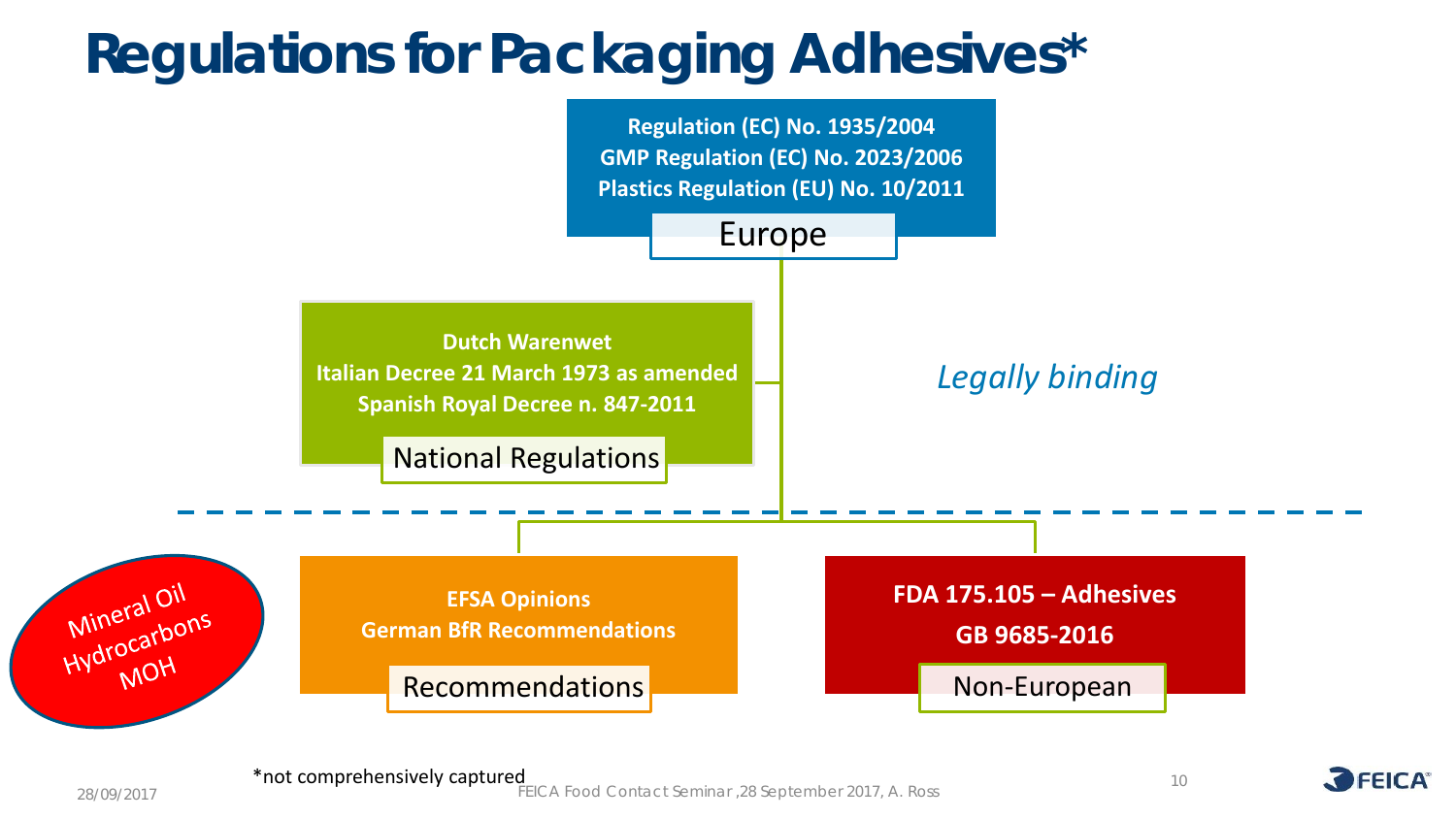#### **Difficulties for Adhesive Risk Evaluation**

- No European harmonized Regulation for Adhesives today
- **Adhesives are not Plastics**
- Not all Plastic rules from Regulation (EU) no. 10/2011 can be transferred to adhesives
- Risk assessment by adhesive companies mainly relies on positive listing (10/2011, BfR, FDA, others)

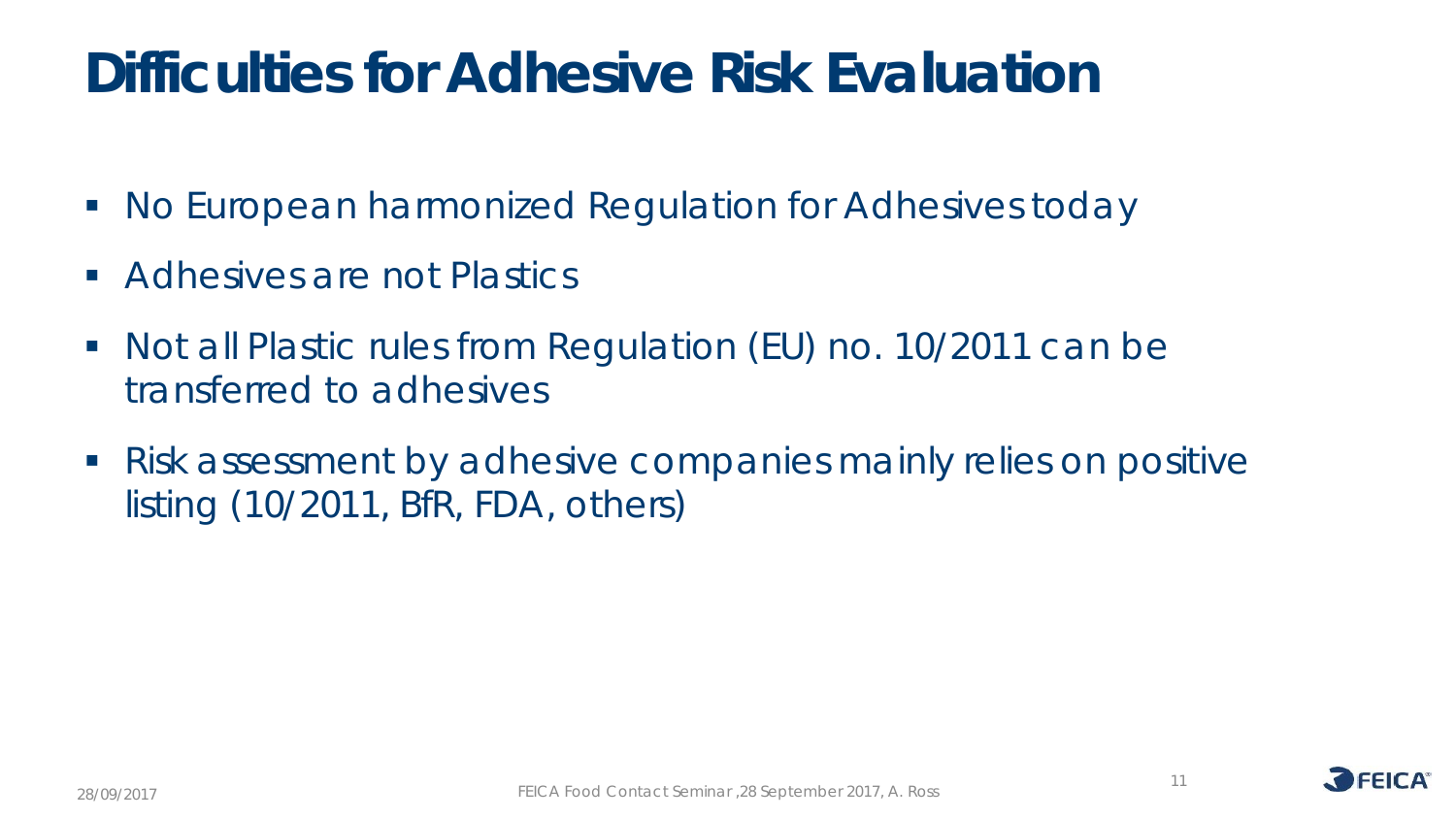#### **Problems due to missing Adhesive Regulation**

- Risk assessment on final material is difficult for the down stream user
- To fulfil Regulation (EU) no. 1935/2004, down stream user considers worst case approach or migration testing
- Worst case calculations are often overestimating real migration especially for paper application
- Simulation of adhesive migration and interpretation of results is difficult, EU-migration model assumes full surface contact





**EU-Cube-Approach 1 kg, adhesive touches product partly 10 x 1 cm2 = 10 cm2**

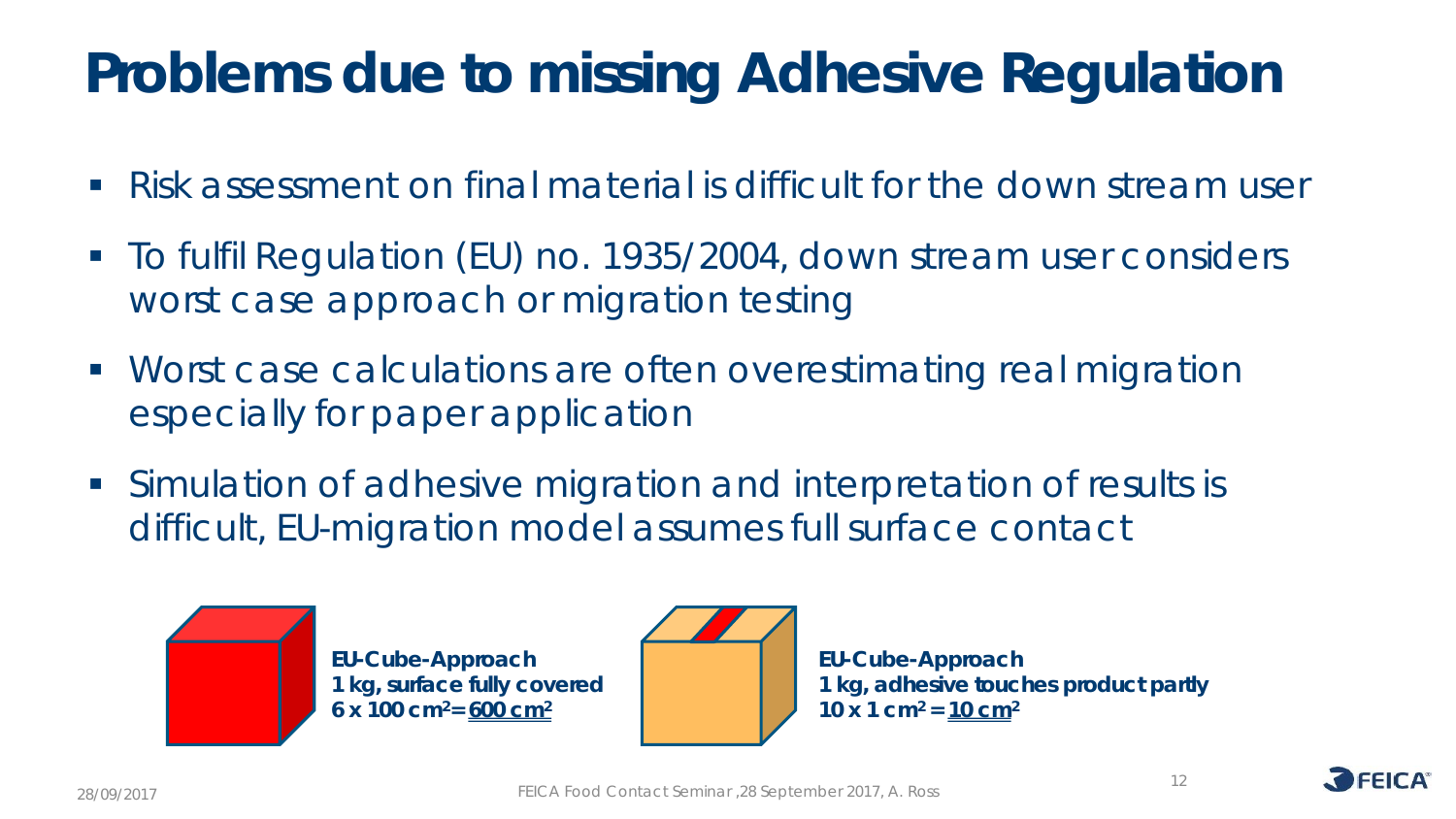# **Different Adhesive Technologies for Packaging Applications**

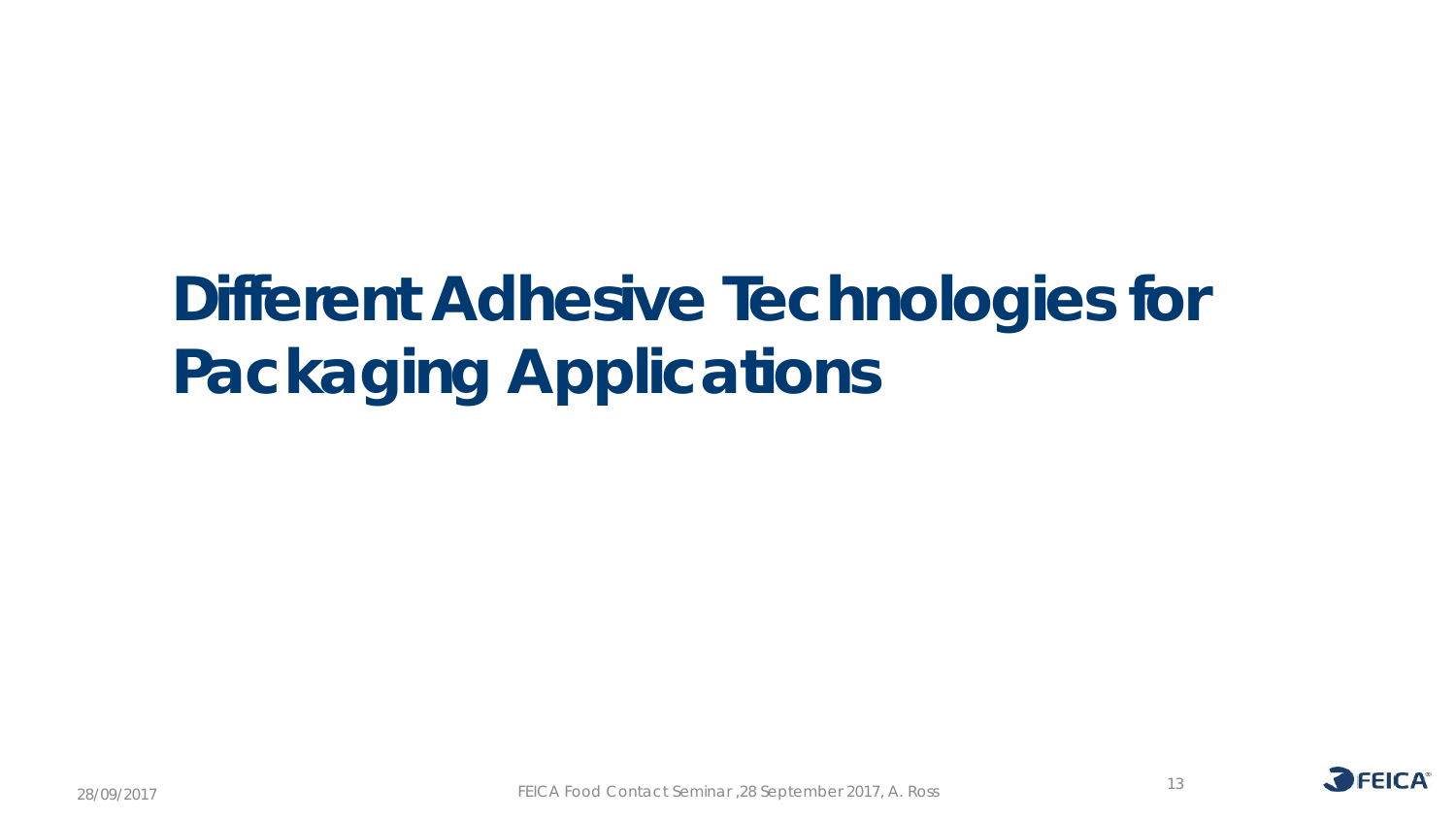## **1. Reactive Polyurethane Adhesives**

- Purpose: Lamination of different material layers/films Standard laminates with 2 up to 5 layers
- Differentiation: PUR adhesives with and without solvents Two component (2K) or one component (1K) systems
- Composition: Reaction of Isocyanates + Hydroxyl group
- **Application:** Highly diverse material layers may be laminated PE; PP, OPP, PET, CPA, AI, Paper etc.







14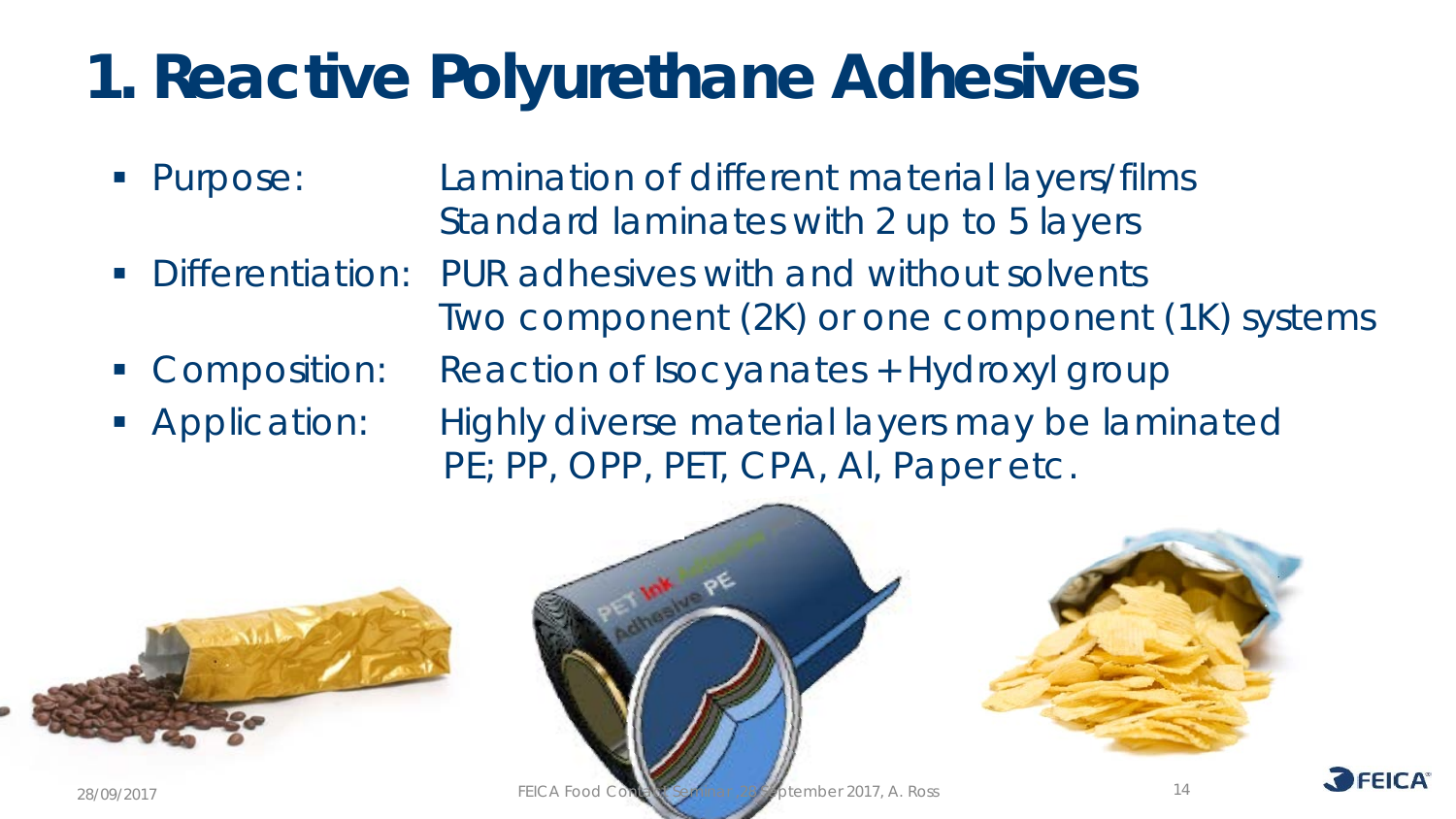## **1. Reactive Polyurethane Adhesives**

#### **Polyurethane Chemistry – Raw Materials**

- **Typical isocyanate** 
	- Aromatic (MDI)
	- Aliphatic (IPDI)



**Typical hydroxyl** 

 $H O - R - O H$ 

– can be ether or ester (*big influence on final product properties)*

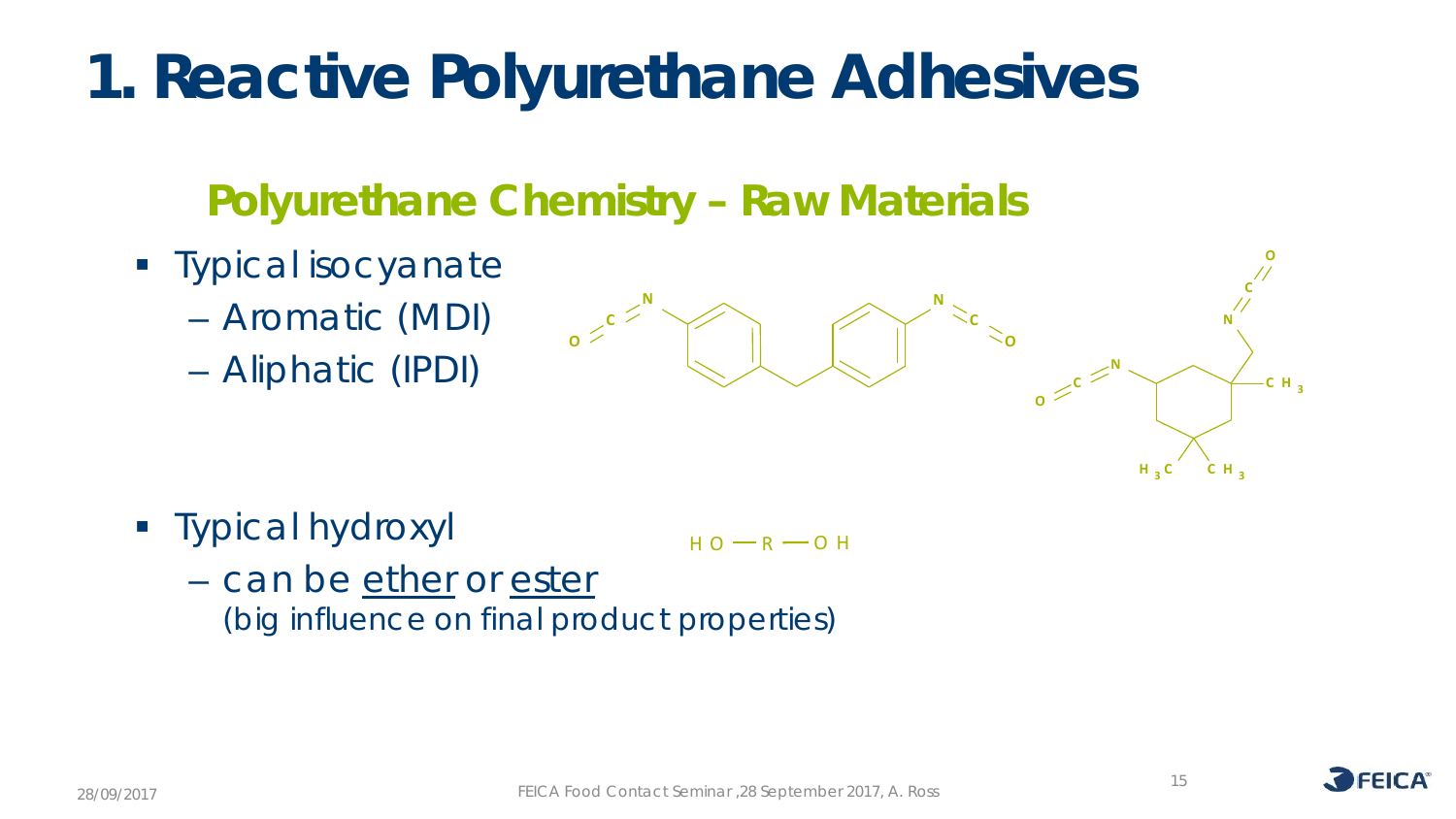# **2. Natural Polymeres**

- **Purpose:** Wet lamination of plastic film/paper layers
- Components: Water soluble polymers, based on starch or dextrin
- **Application:** Preferable for secondary and tertiary packaging, e.g. corrugated board, bottle labelling, spiral wound cores Combination with other natural proteins possible (e.g. Casein)







16



28/09/2017 FEICA Food Contact Seminar ,28 September 2017, A. Ross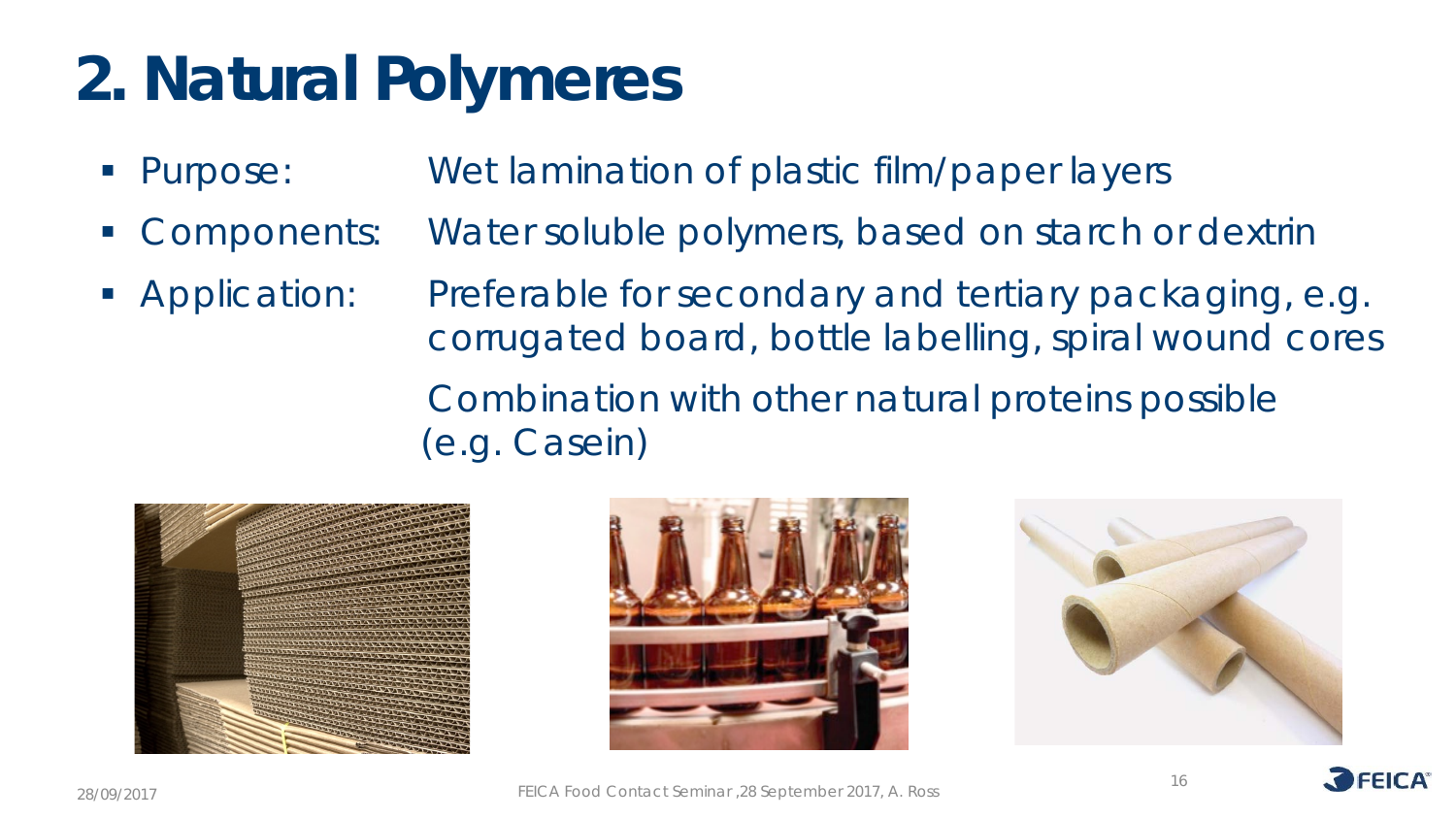# **3. Dispersions (EVA or PVAc)**

- **Purpose:** For paper and cardboard applications Wet lamination of paper and film
- **Components:** Water dispersible polymers EVA or PVAc based
- **Applications:** Case and carton construction, kitchen towel or toilet paper, for lidding applications, for tape and label, mainly used for secondary or tertiary packaging







28/09/2017 FEICA Food Contact Seminar ,28 September 2017, A. Ross

17

**FFICA**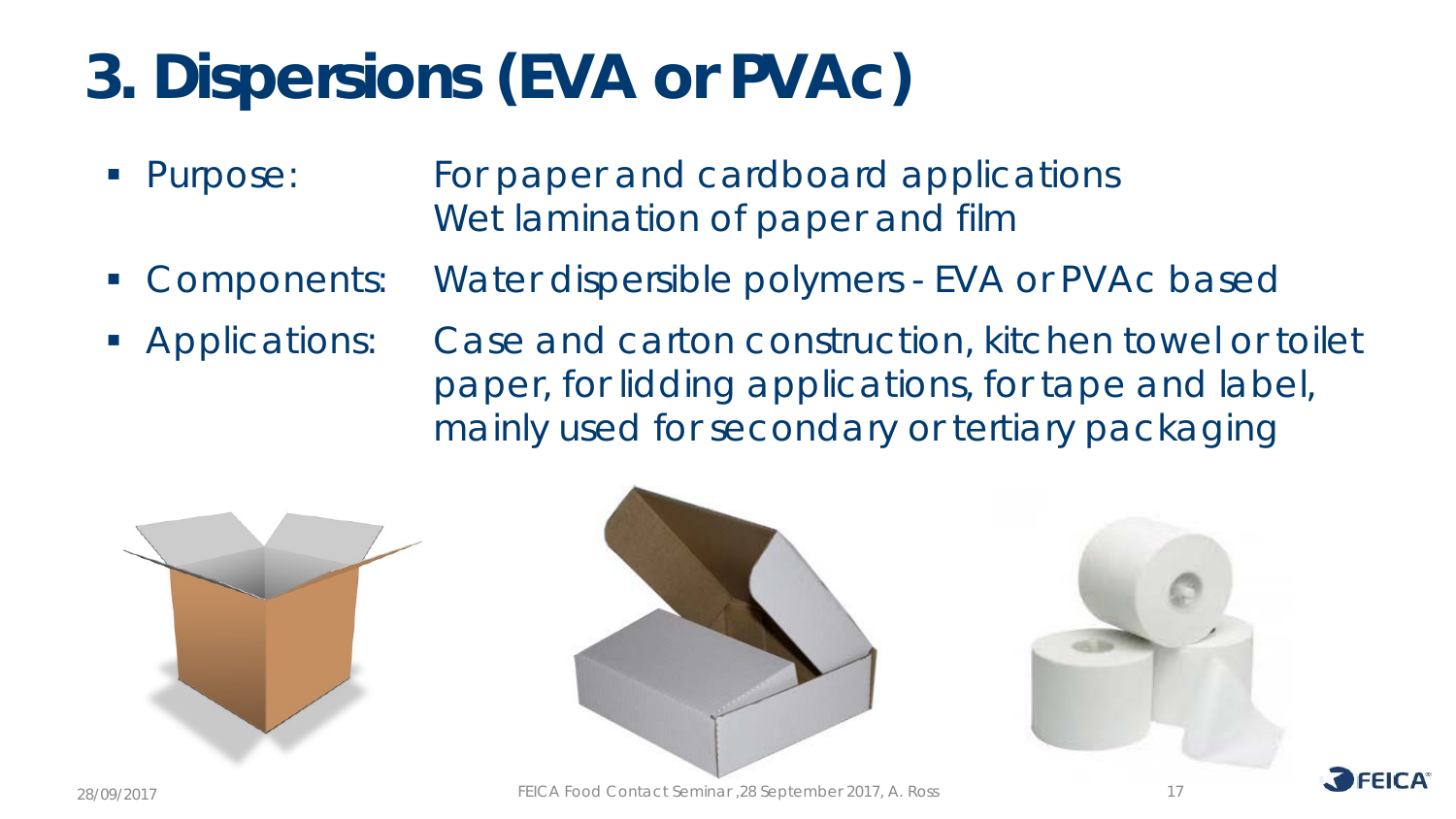# **4. Dispersions (Acrylic-based)**

- Purpose: Mainly paper and cardboard applications Wet lamination of paper to film
- Components: Acrylic-based polymer
- Special use: Dispersions for paper/film: closing application on PET, PE or PP substrates
- **Applications:** Case and carton sealing, for PSA applications as tapes and labels, Labelling of fruits, for closing and reclosable features



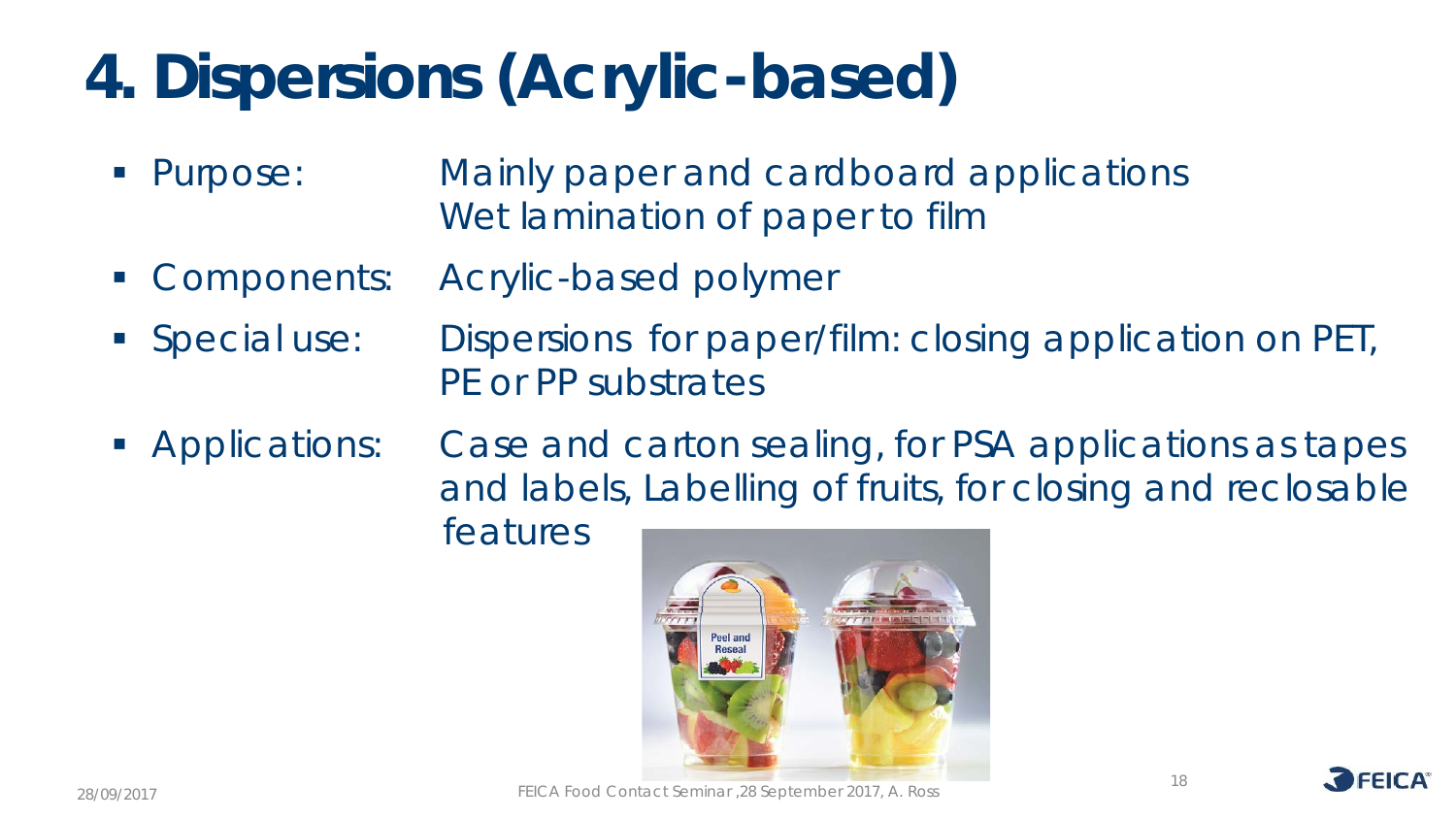# **6. Cold and Heat Seals**

- **Cold Seals:** Natural rubber latex and synthetic rubber dispersions
	- Seam sealing application on film and paper, e.g. for chocolate, candy and ice cream
- Heat Seals: Synthetic resin based coatings for film (e.g. polyester, polyethylene, polypropylene) and foil substrates including aluminum, different chemistry possible (polyester, acrylic and vinyl, other).

For tray and cup lids.





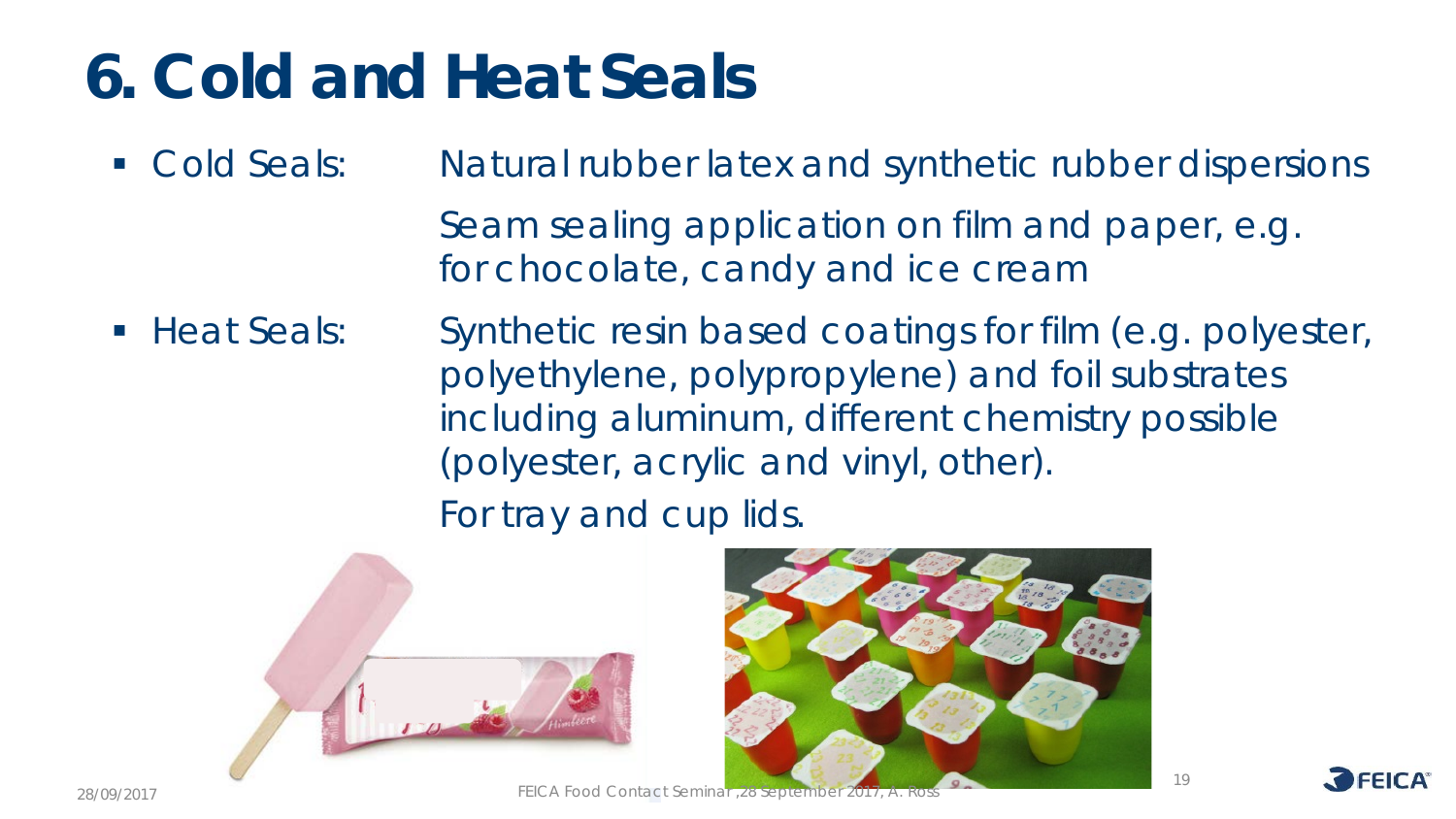- **Purpose:** Quick binding of paper and board
- Application: paper and cardboard packaging of dry foodstuff, mainly for secondary/tertiary packaging
- **Components: Wax, Polymer, Resin, Additives**



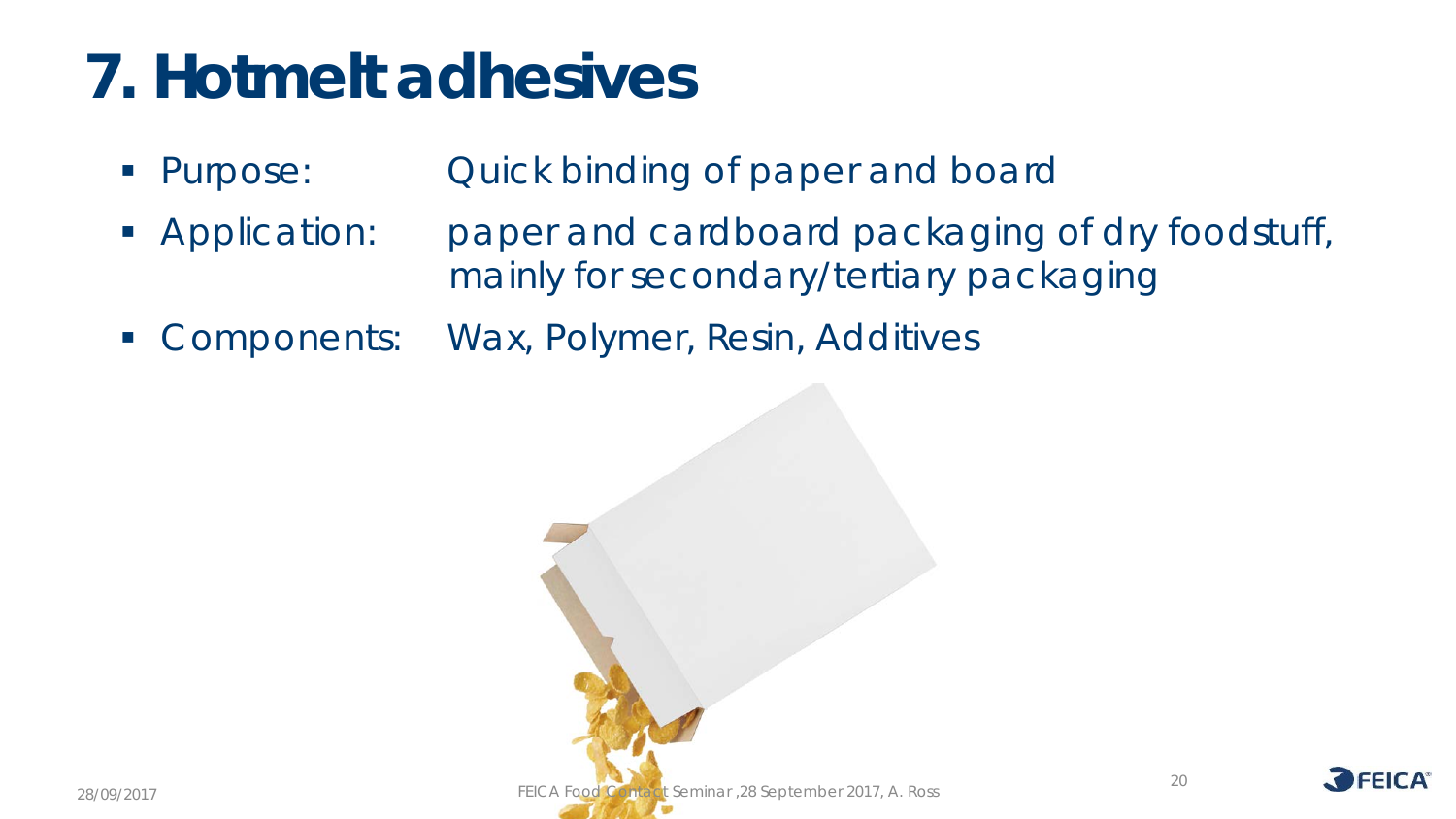- Purpose: Quick binding of paper and board
- **Application:** paper and cardboard packaging of dry foodstuff, mainly for secondary/tertiary packaging
- **Components: Wax, Polymer, Resin, Additives**



28/09/2017 FEICA Food Contact Seminar ,28 September 2017, A. Ross

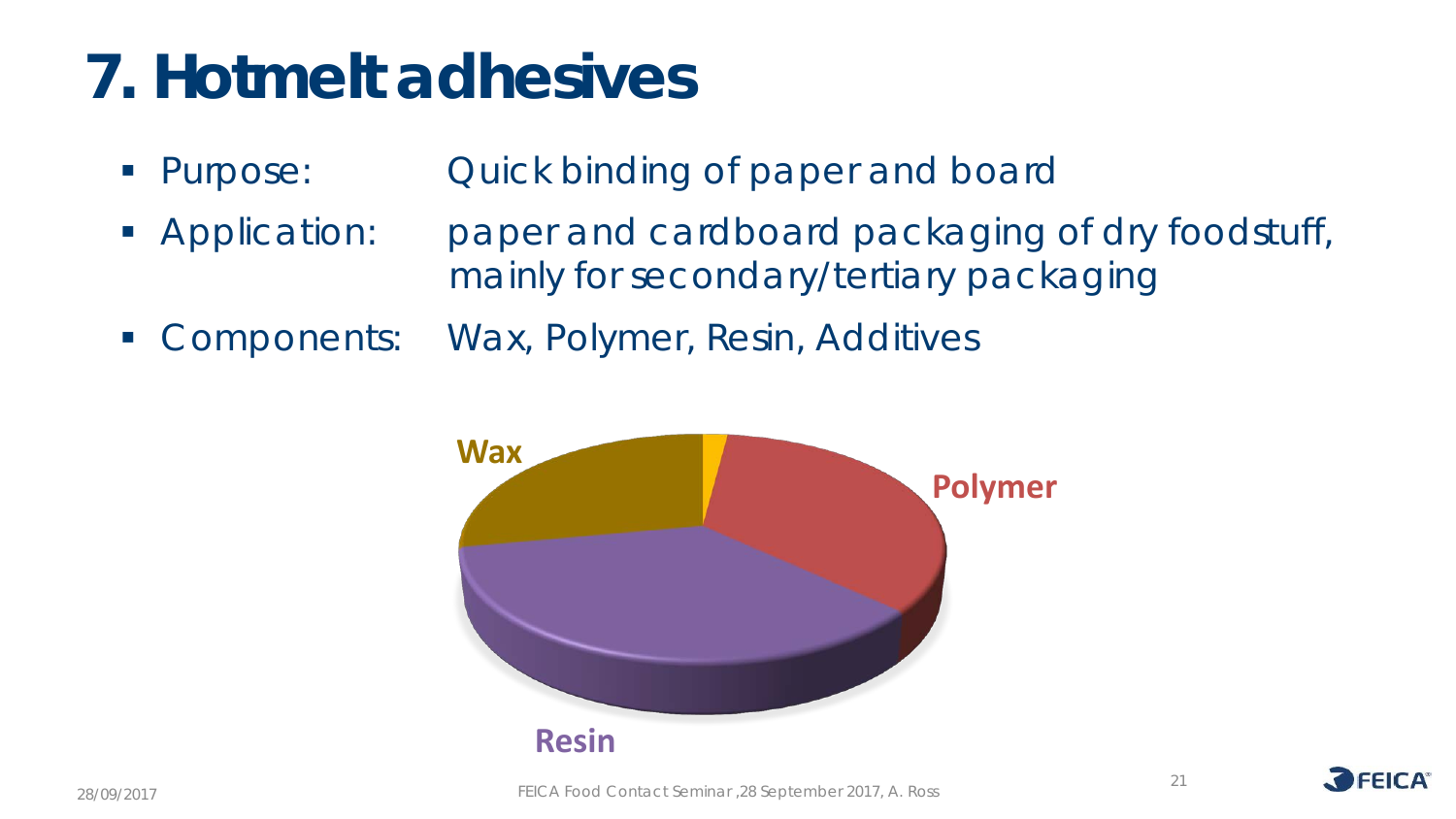#### **Purpose of the waxes**

- Consist of: hydrocarbons, higher alcohols, acids and esters or polyolefin
- Main groups:
	- Paraffin's (melting points 45-70°C, MW in general below 500 Dalton),
	- Micro waxes (melting points 60-95°C, MW in general above 500 Dalton)
	- Fisher Tropsch wax (melting points of 100-115°C).

#### **FUNCTION**

- **Control of open time (OT) - crystallization**
- **Heat resistance (peel/ shear)**
- **Determines the softening point**

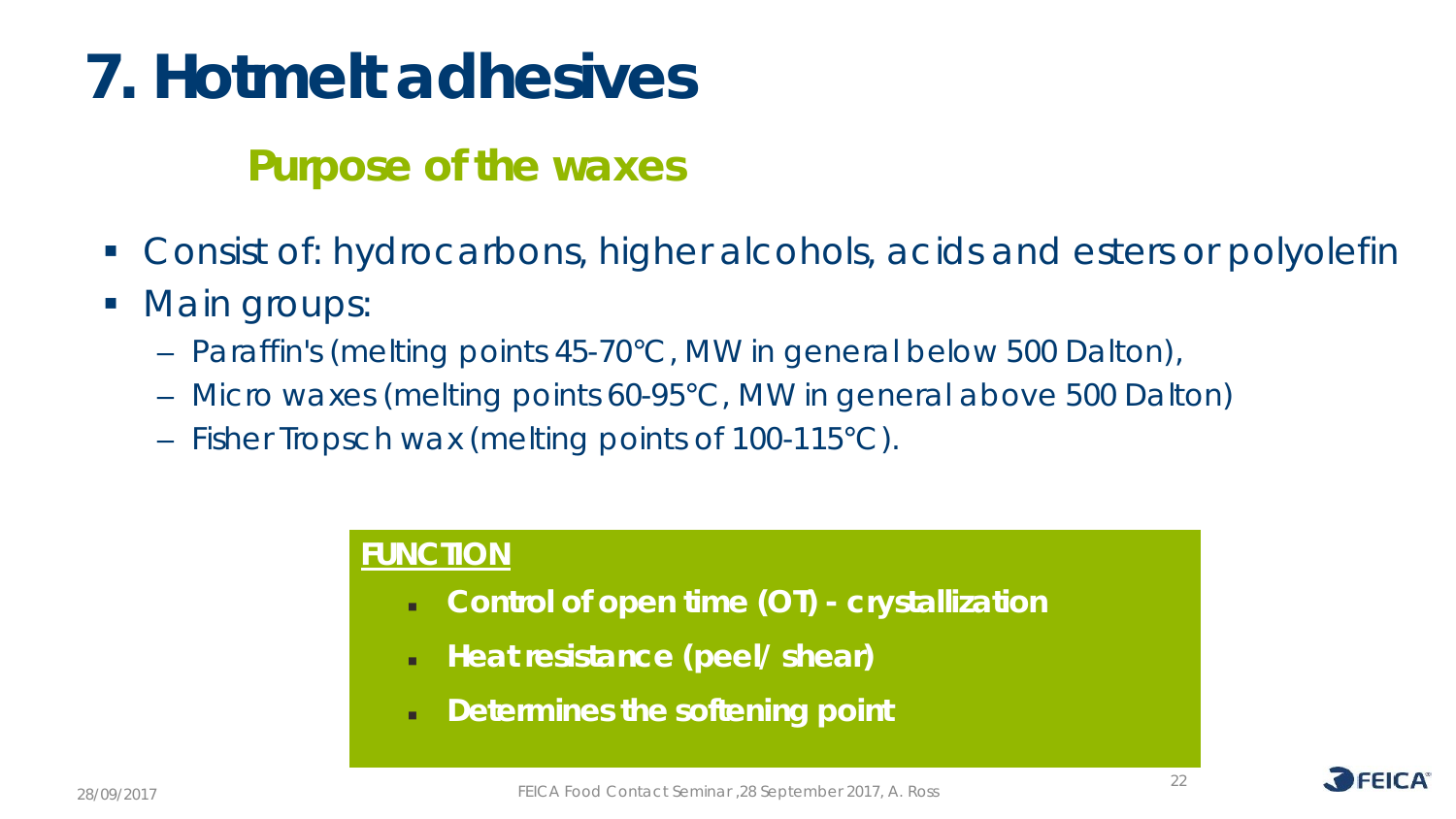#### **Purpose of the polymers**

■ Polymers as Ethylene vinyl acetate copolymer (EVA), metallocene PE, synthetic rubber, APAO, etc.

#### **FUNCTION**

- **Determines the cohesive properties**
- **Influences the adhesion**
- **Controls elasticity**
- **Molecular weight influences the processing temperature**



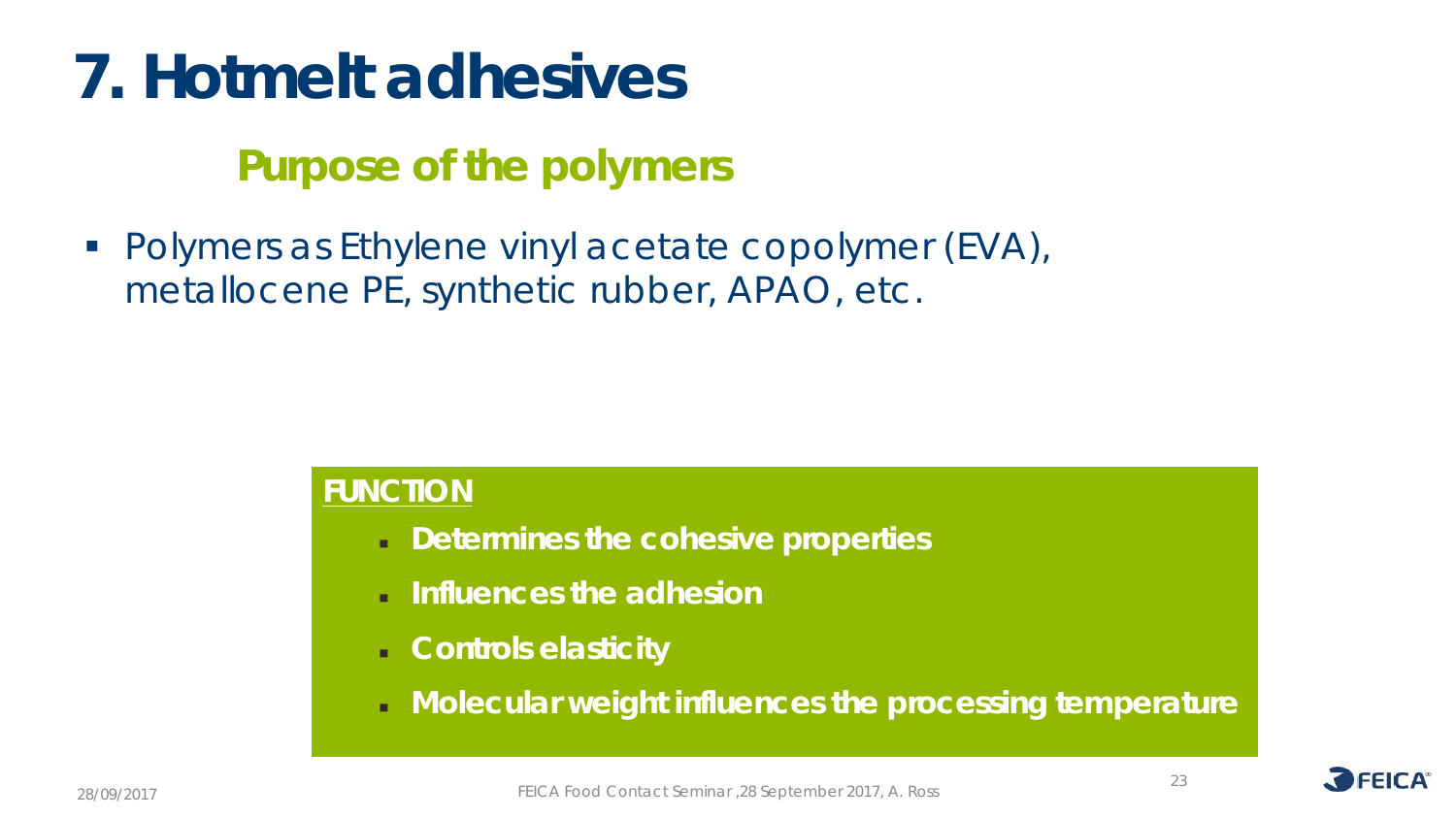#### **Purpose of the resins**

- **Consist of: polymer mixtures of compounds of non-unified character.**
- **Derives from: polymerization of low unsaturated hydrocarbons** (Ethylene, propylene, butylene, iso-butylene) so called C5-resins or the polymerization of unsaturated hydrocarbons with 9 carbon atoms (e.g. indene, mythylindene, styroderivates ) so called C9-resins.

#### **FUNCTION**

- **Determines the tackiness of the hotmelt**
- **Influences the wetting properties and the viscosity**
- **Influences the melt stability**

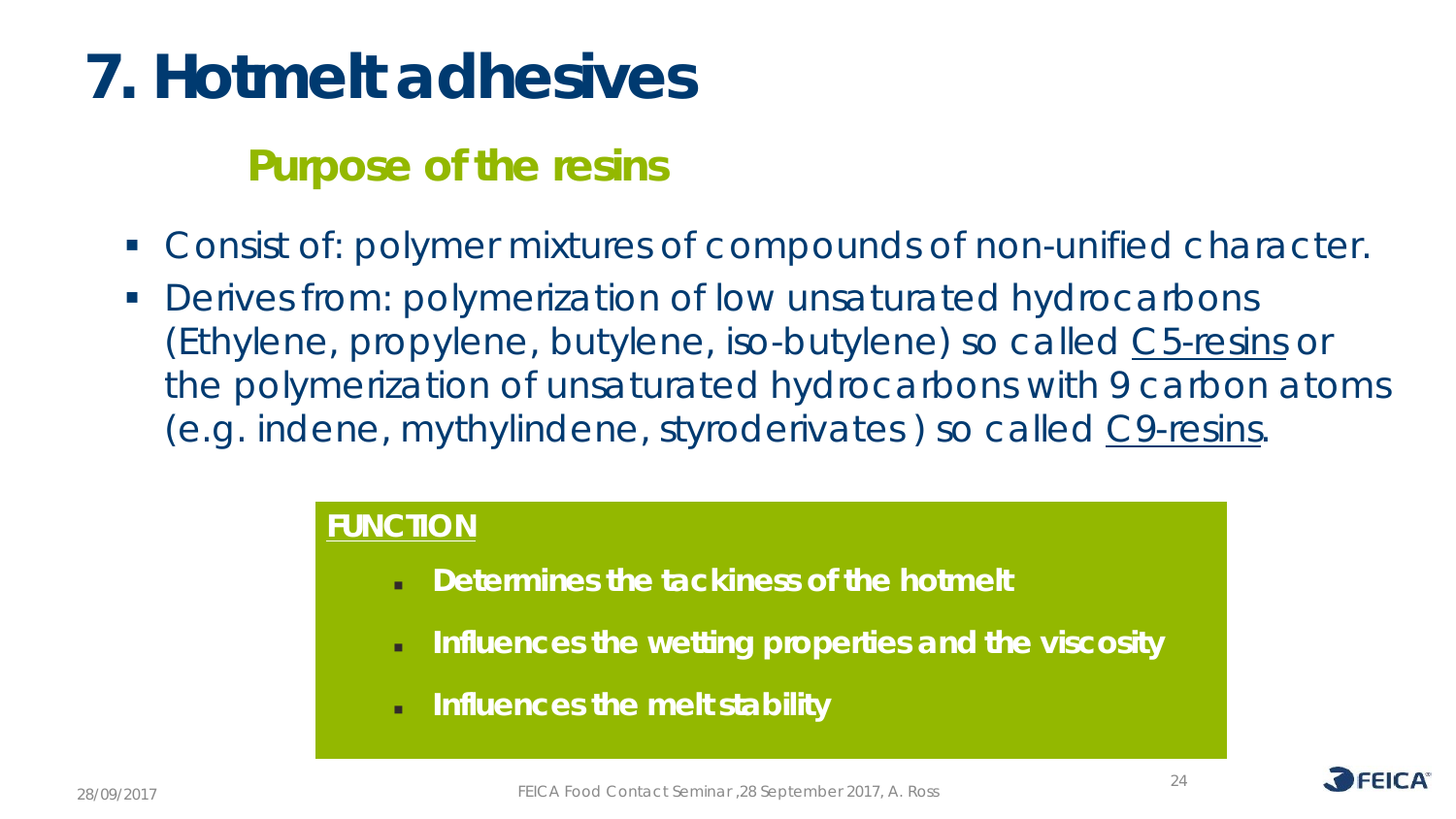#### **Purpose of the additives**

- **Antioxidants**
- **Colorants**
- **Plasticizer (e.g. mineral oil for PSA)**
- **Fragrances**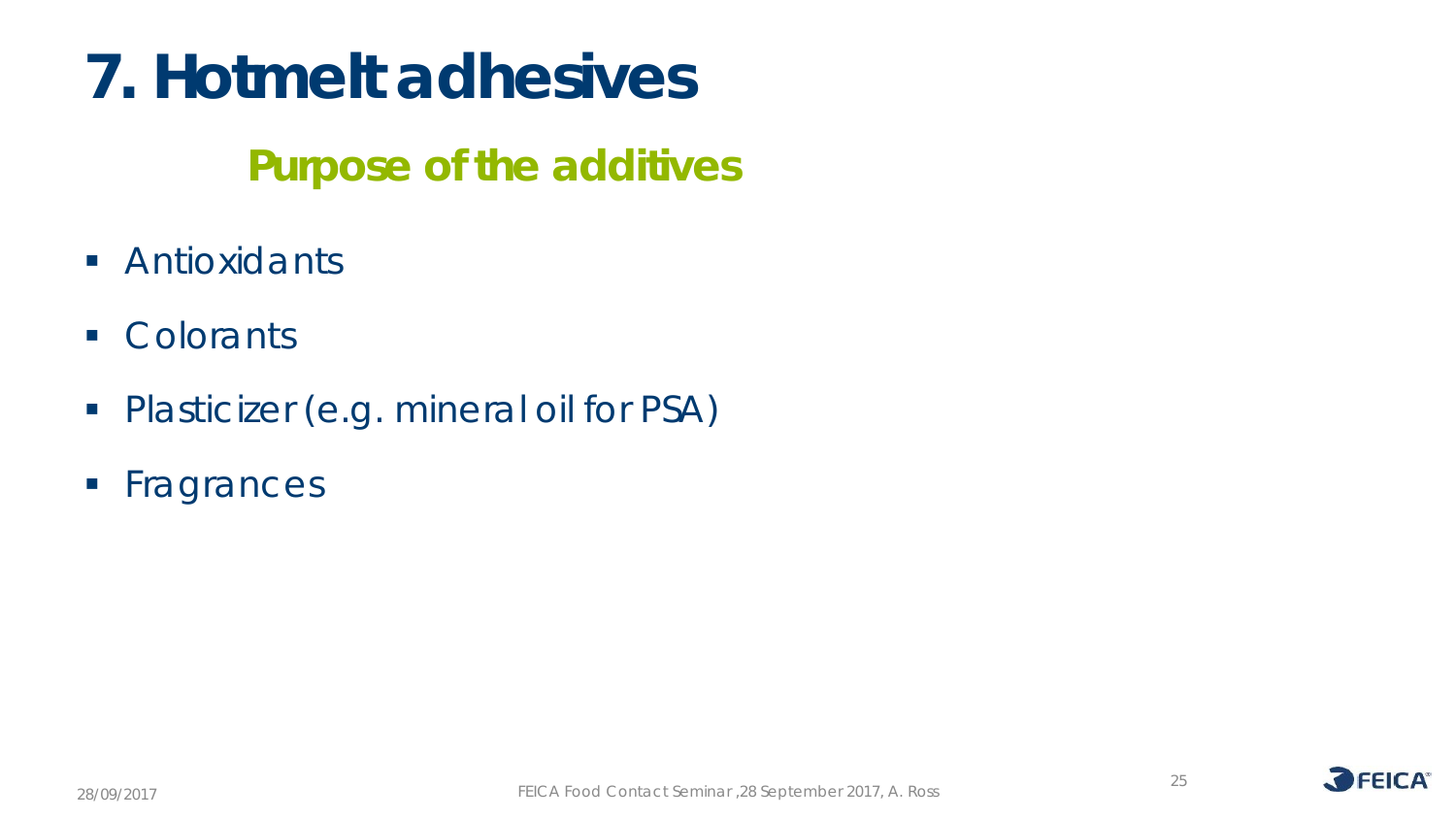#### **Pressure Sensitive Adhesives**

■ Purpose: Pressure sensitive adhesives (PSAs) form a bond by the application of light pressure • Typical composition: hydrocarbon resin, block copolymer (e.g. SIS, SBS), softening enhancer (mineral oil/paraffinic wax), for elasticity of the product **Characterization:** by their shear and peel resistance as well as their initial tack **Application:** used for permanent or removable applications for tapes, labels, post it's, inserts etc.

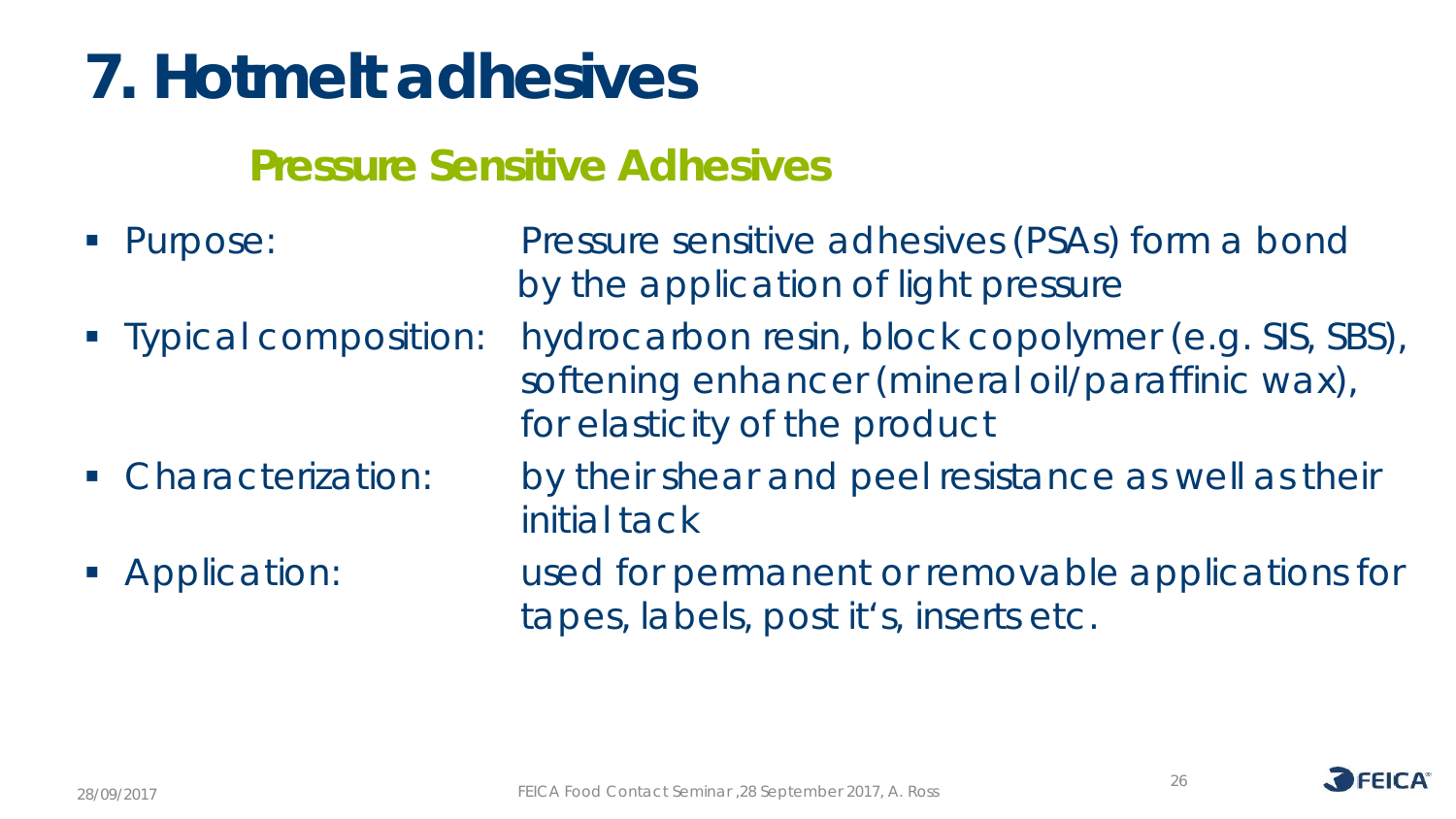#### **Advantages at a glance**

- **Quick crystallization quick binding**
- No hazard
- Flexible application shorter and longer open times
- **Alternatives are rare**



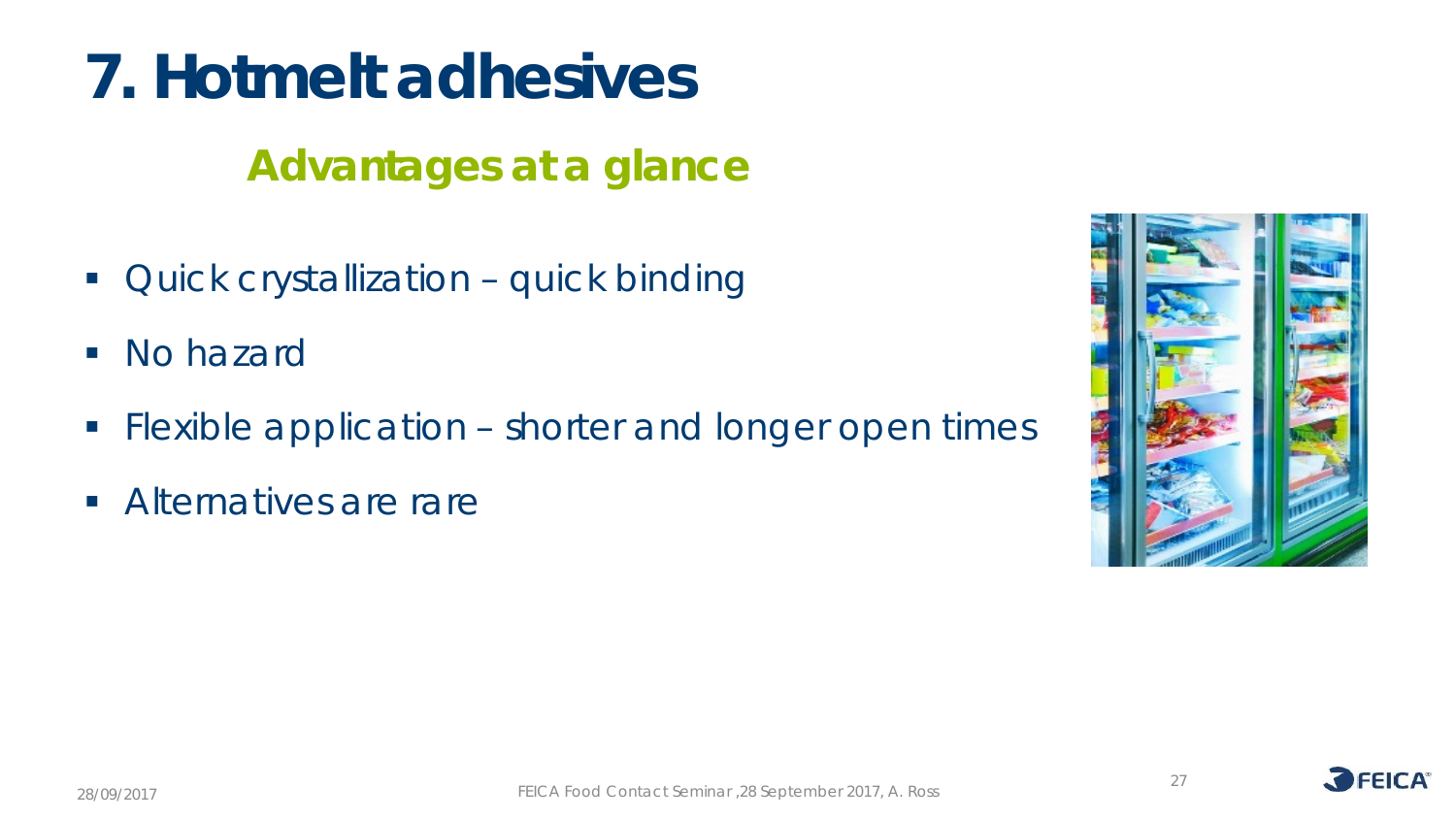### **FEICA tools for Adhesives intended for Food Contact**

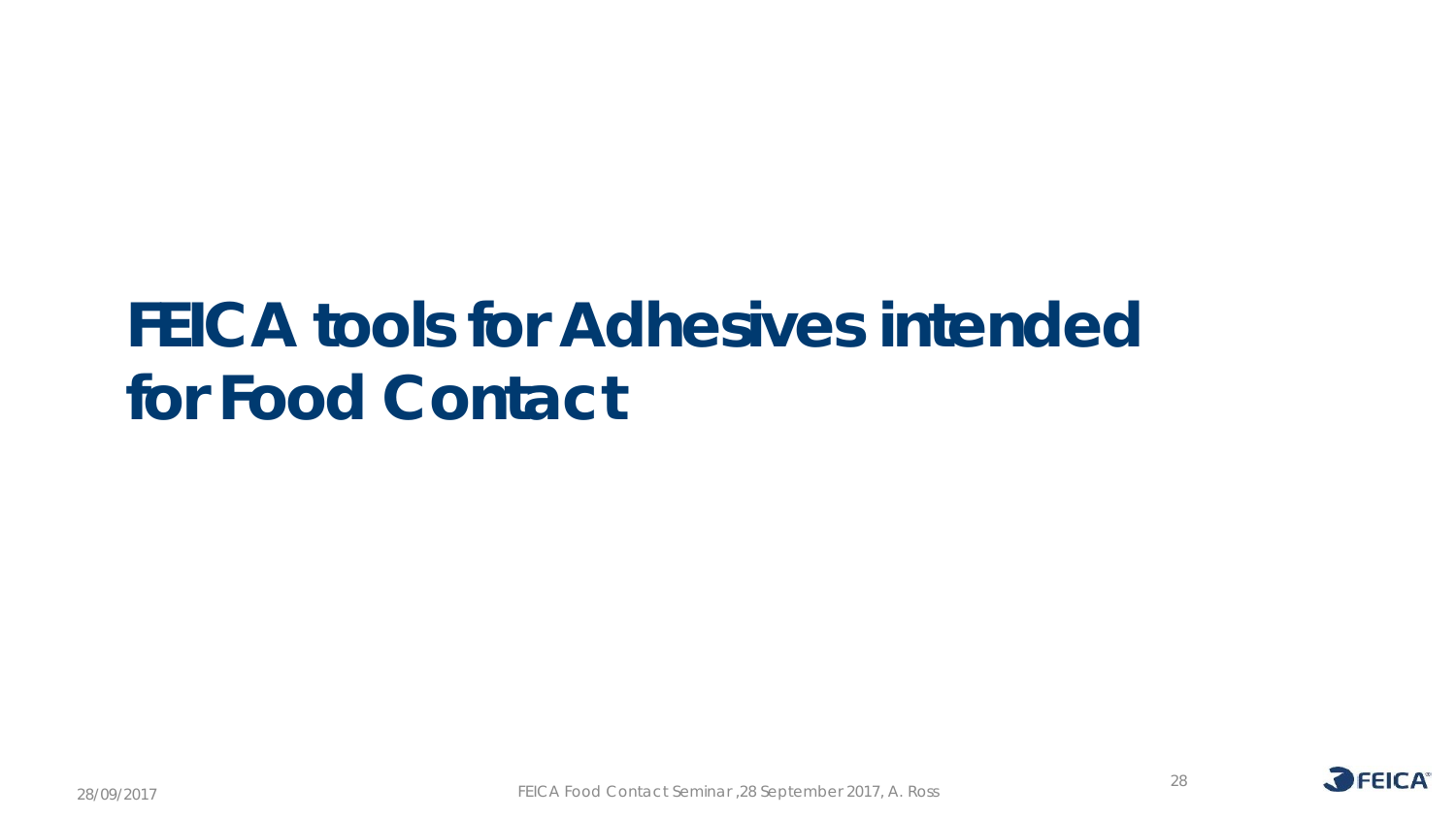### **Tools developed by FEICA to approach the problems**

#### **FEICA-Guidances**

- 1. Guidance for a food contact status declaration for adhesives
- 2. Guidance for Good Manufacturing Practice of food packaging adhesives - Regulation (EU) No 2023/2006
- 3. Guidance on Migration testing of adhesives intended for food contact materials
- 4. Guidance on evaluating the food contact status for adhesives containing mineral oil hydrocarbons